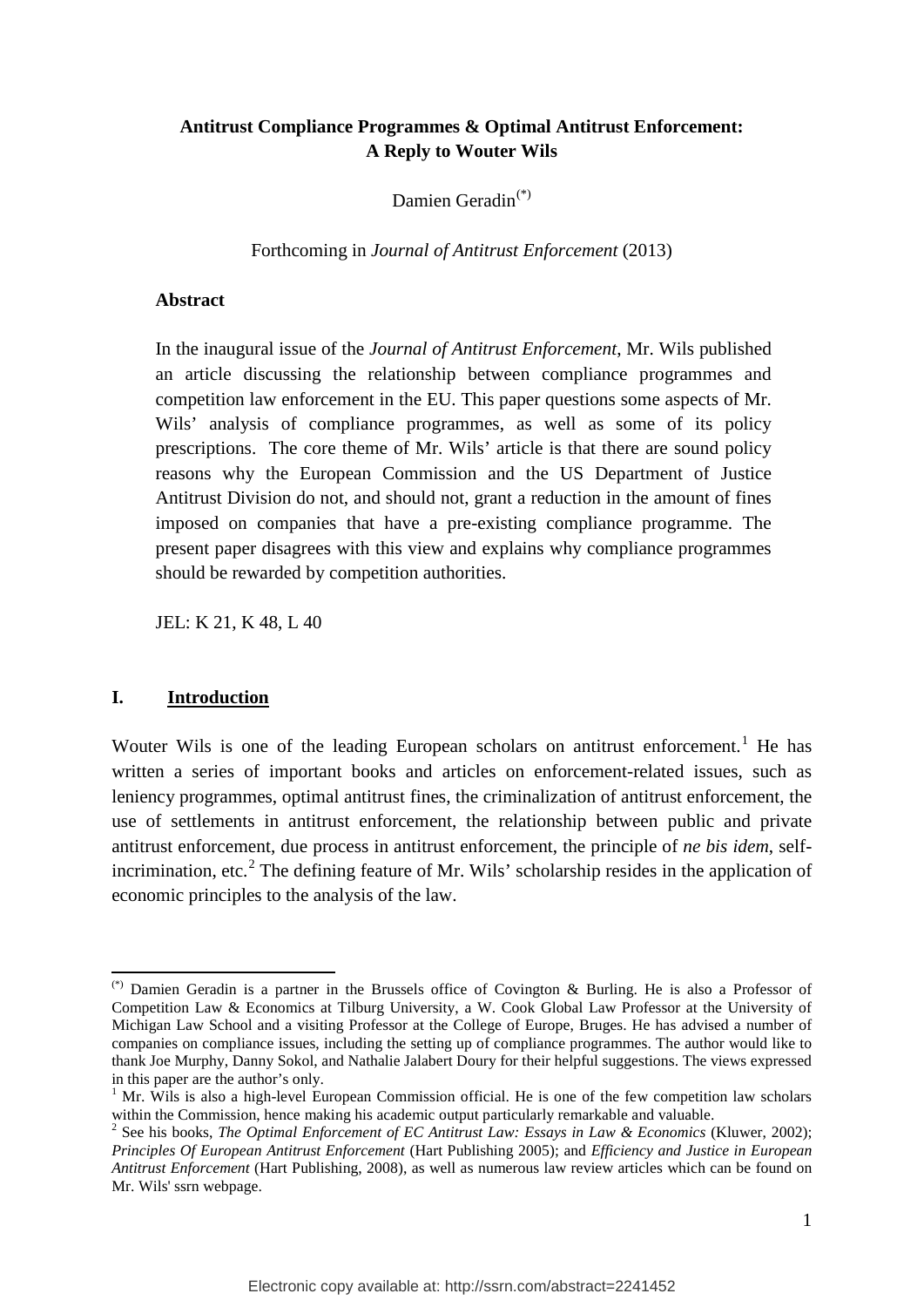In the inaugural issue of the *Journal of Antitrust Enforcement*, Mr. Wils published a paper (hereinafter, "the Paper") that discusses another enforcement-related issue, which is the relationship between compliance programmes and competition law enforcement in the EU.<sup>[3](#page-0-3)</sup> This Paper is well-written, well-researched and insightful. This short reply (hereinafter, "the Reply"), however, questions some aspects of the Paper's analysis of compliance programmes, as well as some of its policy prescriptions. The core theme of the Paper is that there are sound policy reasons why the European Commission (the "Commission") and the US Department of Justice Antitrust Division (the "DoJ") do not,<sup>[4](#page-1-0)</sup> and should not, grant a reduction in the amount of fines imposed on companies that have a pre-existing compliance programme. I disagree with this view and will explain why in this Reply, which I hope will stimulate further discussion on the way compliance programmes should be treated by competition authorities.

The first footnote of the Paper defines an antitrust compliance programme as:

"a set of measures adopted within a company or corporate group to inform, educate and instruct its personnel about the antitrust prohibitions (Articles 101 and 102 TFEU and similar prohibitions) and the company's or group's policy regarding respect for these prohibitions, and to control or monitor respect for these prohibitions or this policy."

While this definition of compliance programme is as good as another, it fails to recognize that there are many types of compliance programmes ranging from mere checklists of loosely defined principles to extremely sophisticated programmes, including monitoring of employee behaviour, reporting systems, and severe internal penalties for breach of antitrust rules. This failure to recognize the considerable differences existing between compliance programmes is problematic as much of the Paper's analysis of compliance programmes seems to relate to the former category of programmes rather than the latter. This somehow creates a straw man since very few observers, including defence counsel and in-house compliance officers, would

<sup>3</sup> W. Wils, "Antitrust Compliance Programmes and Optimal Antitrust Enforcement", 1 (2012) *Journal of* 

<span id="page-1-1"></span><span id="page-1-0"></span><sup>&</sup>lt;sup>4</sup> While Mr. Wils is correct to note that the policy of the Antitrust Division is not to give fine reductions for compliance programmes. But the Antitrust Division seems to be the only part of the DoJ that does not take compliance programmes into account in its sanctioning policy. The US Attorneys Manual spells out the policy to consider such programmes, and purports to give the Division as an "example" of an exception – but to the author's knowledge, it is, in fact, the only exception. See United States Attorneys' Manual, 9-28.800 Corporate<br>Compliance Programs, http://www.justice.gov/usao/eousa/foia reading room/usam/title9/28mcrm.htm Programs, [http://www.justice.gov/usao/eousa/foia\\_reading\\_room/usam/title9/28mcrm.htm](http://www.justice.gov/usao/eousa/foia_reading_room/usam/title9/28mcrm.htm) Moreover, to the extent the FTC deals with penalty matters, it also considers compliance programmes. See Murphy, "The FTC and antitrust compliance programs," Compliance and Ethics Professional 49 (July/August 2012), available at http://www.joemurphyccep.com/wp-<br>content/uploads/2012/08/Finalpublishedarticle Murphy ARTICLEcopy.pdf The US SEC also is a strong content/uploads/2012/08/Finalpublishedarticle\_Murphy\_ARTICLEcopy.pdf proponent of compliance programs and recognizes them in enforcement decisions. See Report of Investigation Pursuant to Section 21(a) of the Securities Exchange Act of 1934 and Commission Statement on the Relationship of Cooperation to Agency Enforcement Decisions, Securities Exchange Act of 1934 Release No. 44969 / October 23, 2001, Accounting And Auditing Enforcement Release No. 1470 / October 23, 2001, <http://www.sec.gov/litigation/investreport/34-44969.htm>For a specific civil case where the SEC did this, see Securities and Exchange Commission v. Christopher A. Black, Case No. 09-CV-0128 (S.D. Ind., September 24, 2009), enforcing Reg FD (fair disclosure).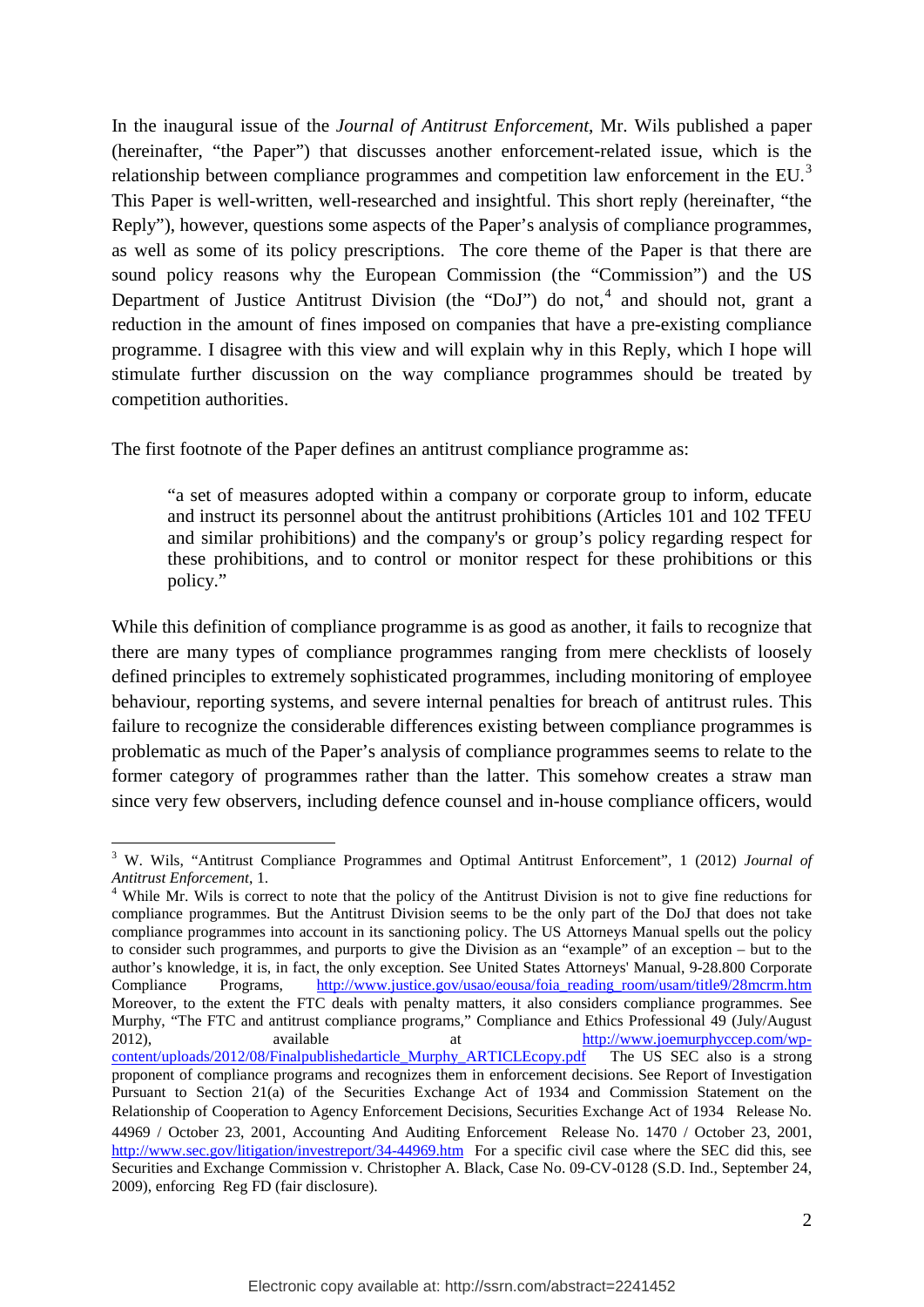claim that weak compliance programmes of the sort described above should benefit from any recognition from competition authorities. By contrast, we will see that it is not unreasonable to suggest that well-designed and executed compliance programmes should lead to fine reductions in competition cases.

This, of course, raises the question of what a "robust" compliance programme should look like. In a recent paper, Murphy and Kolasky list twenty features that an effective compliance programme should have including: periodic assessments of the risks of antitrust infringement; development of clear and articulate standards and policies designed to prevent and detect cartels; implementation of controls designed to make violations difficult; allocation of proper resources and infrastructures to the programme; board oversight; senior management support; training and communication; auditing and monitoring incentive systems; protection against retaliation for those who raise concerns or collaborate with investigation; etc.<sup>[5](#page-1-1)</sup> That list is certainly a good starting point for companies wishing to adopt an effective compliance programme. The content of the programme should of course take into account the specific characteristics of the company in question (in terms of size, whether it has subsidiaries, etc.), the sector(s) in which it is involved, the resources available, etc.

The argument made in this reply is that that robust compliance programmes of the type described by Murphy and Kolasky should be rewarded (and thus encouraged) by competition authorities. This leads me to two preliminary observations. First, unlike some other authors, I do not believe that the adoption of a compliance programme, even a robust one, should lead to a full immunity from antitrust fines, but only a reduction of such fines.<sup>[6](#page-2-0)</sup> Second, I do not believe either that all forms of fine reductions implemented by competition authorities are necessarily desirable. As will be seen below, some of the fine reduction schemes put in place by competition authorities may not be optimal. The goal should not be to reduce fines at all costs, but to reduce fines in a way that will stimulate the adoption of compliance programmes that will ensure greater compliance with antitrust law.

Against that background, this reply follows the same structure as the Paper by looking at the nature of antitrust infringements (Section II), discussing the rationale of company liability for antitrust infringement (Section III), analysing the value of antitrust compliance programmes (Section IV), discussing some important questions regarding the way competition authorities should treat compliance programmes (Section V), and briefly concluding (Section VI).

As this reply is intended to be short and merely seeks to steer further debate on some of the statements the Paper contains, it will by no means address all the issues raised by Mr. Wils in his contribution. It should also be noted that while I disagree with the positions taken by Mr.

<sup>&</sup>lt;sup>5</sup> J. Murphy and W. Kolasky, "The Role of Anti-Cartel Compliance Programs in Preventing Cartel Behavior",  $(26)$  (Spring 2012) Antitrust, 61.

<span id="page-2-1"></span><span id="page-2-0"></span> $6$  Although, at least in jurisdictions where enforcement personnel have discretion in how to proceed it makes complete sense to allocate scarce enforcement resources in a way that distinguishes among companies based on their compliance due diligence. Thus an authority might elect not to proceed against a company based on the diligence of its compliance programs and its remedial efforts (including restitution).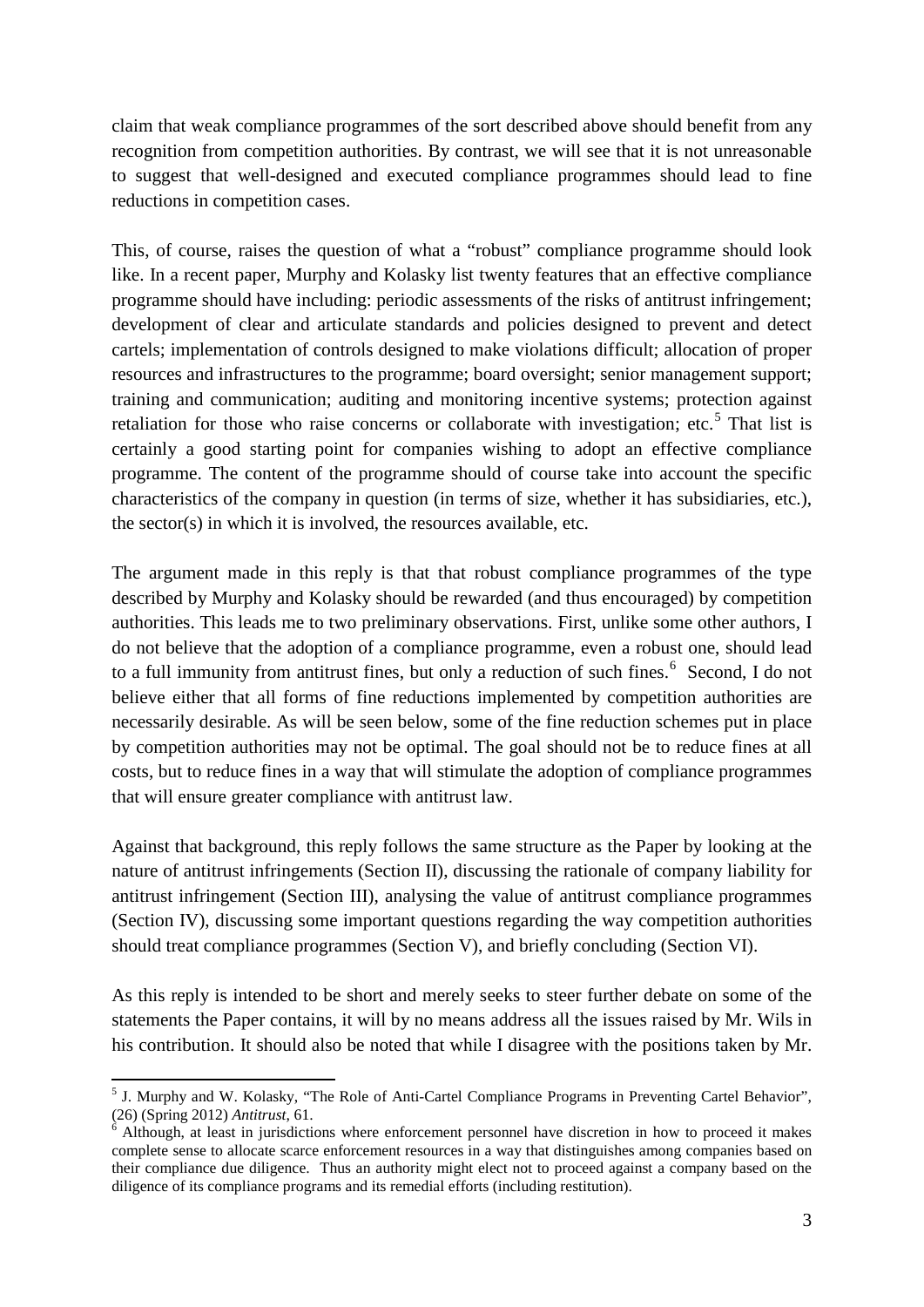Wils in his paper, I agree with others. For instance, like him, I strongly believe that adding personal sanctions to corporate fines would significantly contribute to ensuring compliance with EU competition rules. But that is the subject for another paper.

### **II. The Nature of Antitrust Infringements**

This section of the Paper defines the main characteristics of antitrust infringements: (i) antitrust infringements involve employees that have been given substantial authority by their company; (ii) antitrust infringements are financially beneficial to the company; (iii) employees are primarily motivated by what they perceive to be their company's interest and/or by the incentives the company has set for them; and (iv) the importance of performance targets and incentives.

The objective of this section of the Paper seems to be to demonstrate that there is something really unique about antitrust infringements, which justifies Mr. Wils' position that, whatever the circumstances, competition authorities should *never* take into account the compliance efforts made by corporations when setting fines. Some aspects of the uniqueness of antitrust infringements are, however, questionable. For instance, the Paper argues that, unlike "some other types of employee wrongdoing, such as embezzlement, which victimize the company",[7](#page-2-1) in the antitrust field there is "no alignment of interests between companies and antitrust authorities, in that companies would naturally want to reduce the number of illegal acts engaged in by the staff."<sup>[8](#page-3-0)</sup> While this lack of "natural alignment" may be generally true in the antitrust field (but for the fact that many companies genuinely want to prevent their employees from engaging in collusive conduct), it is by no means unique to that field. For instance, in cases of corruption, such a lack of alignment would, according to the Paper's standards, also be present. This is important because in the corruption field, a variety of authorities take compliance efforts into account in their enforcement / sentencing policy. For instance, the recently issued guidance on the US Foreign Corrupt Practices Act ("FCPA") provides that:

"A well-constructed, thoughtfully implemented, and consistently enforced compliance and ethics program helps prevent, detect, remediate, and report misconduct, including FCPA violations. …

These considerations reflect the recognition that a company's failure to prevent every single violation does not necessarily mean that a particular company's compliance program was not generally effective. DOJ and SEC understand that "no compliance program can ever prevent all criminal activity by a corporation's employees," and they do not hold companies to a standard of perfection. An assessment of a company's compliance program, including its design and good faith implementation and enforcement, is an important part of the government's assessment of whether a violation occurred, and if so, what action should be taken. In appropriate circumstances, DOJ and SEC may decline to pursue charges against a company based

<span id="page-3-1"></span><sup>7</sup> Wils, supra note 2, at 6.

<span id="page-3-0"></span> $8$  Id.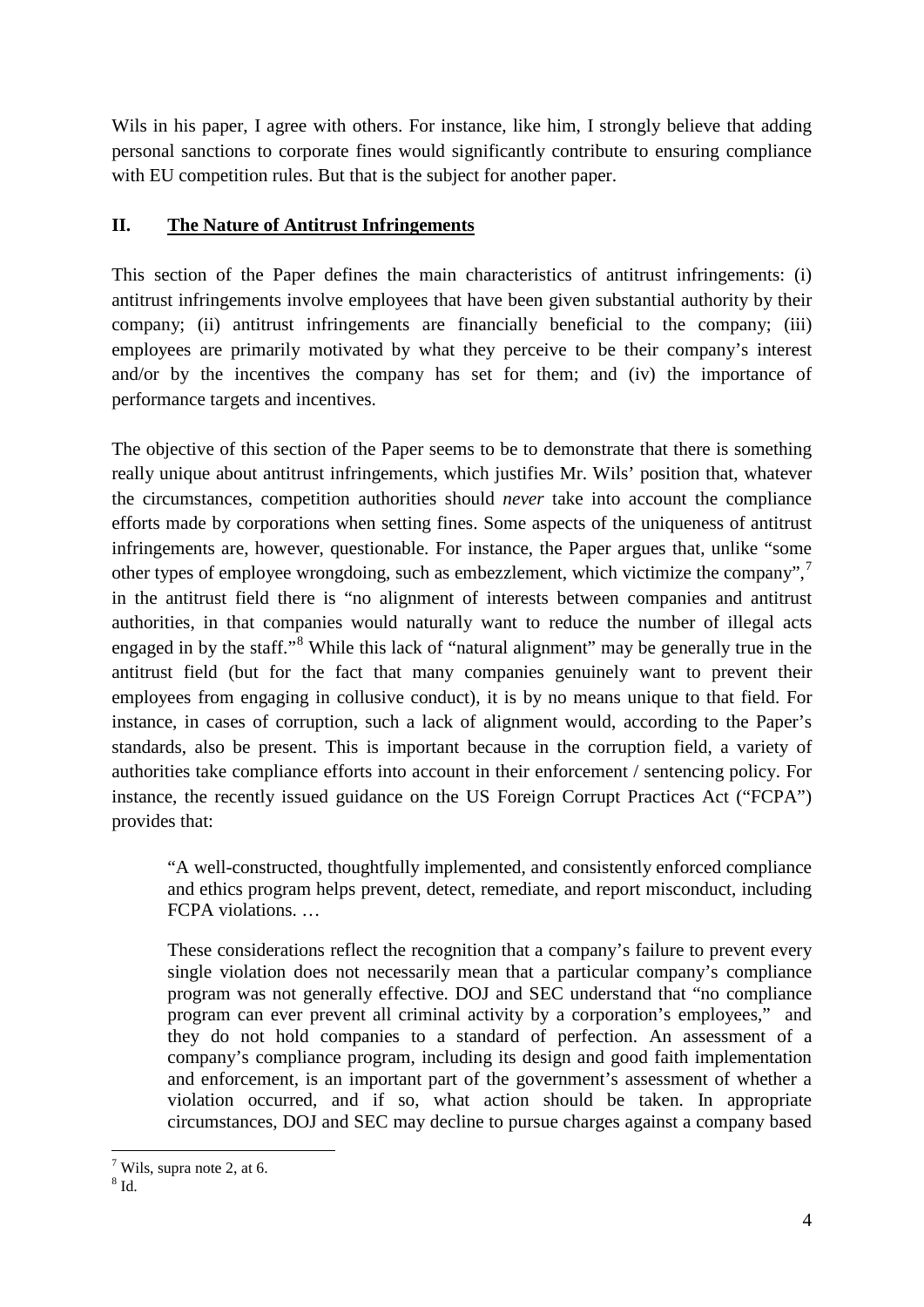on the company's effective compliance program, or may otherwise seek to reward a company for its program, even when that program did not prevent the particular underlying FCPA violation that gave rise to the investigation."[9](#page-3-1)

Moreover, it seems difficult to justify the Paper's absolute position that competition authorities should *never* consider the compliance efforts made by corporations on the basis of generalizations, such as the fact that "most" antitrust infringement involve senior management or that employees are "primarily" motivated by what they perceive to be their company's interest. There are indeed cases where the infringement may have been caused by more junior employees or by employees acting on the basis of their sole interest (because they find it easier to reach their sales target by colluding than by doing their job). Hence, it seems inadequate to adopt a general, and absolute, rule on the basis of facts that may not necessarily apply in every case.

### **III. The Rationale of Company Liability for Antitrust Infringement**

In this section, the Paper describes the reasons that justify company liability for antitrust infringements: (i) companies are generally best placed to prevent antitrust infringements and to do so in the most cost-effective way; (ii) the importance of avoiding "perverse incentives" and (iii) "unfairness". The Paper also argues that that all three of the above reasons for holding companies liable for antitrust infringements committed by their employees equally justify holding parent companies liable for antitrust infringements engaged in by (employees of) subsidiaries under their control.

One should first observe that the same problem of using generalizations to set an absolute principle is also found in this section of the Paper, which, for instance, argues that companies are "generally" best placed to prevent infringements. While it may often be true that companies are well placed to prevent infringements, they also face limitations in their ability to detect and punish the infringements made by their employees, such as, for instance, the guarantees offered to employees by data privacy rules, employment law, etc.<sup>[10](#page-4-0)</sup> The "draconian consequences" referred to in the quote cited in the Paper may thus be more limited than one may think. In the absence of personal sanctions imposed by the law, termination of employment is probably the worst sanction faced by employees and it may not be enough to discourage those who are bent on infringement of antitrust laws.

As to the avoidance of "perverse incentives", the Paper may be right to claim that if companies were not liable for the antitrust infringements committed by their employees, they

 <sup>9</sup> US Department of Justice and US Securities and Exchange Commission, FCPA: A Resource Guide to the US Foreign Corrupt Practices Act (Nov. 14, 2012)[, http://www.sec.gov/spotlight/fcpa/fcpa-resource-guide.pdf](http://www.sec.gov/spotlight/fcpa/fcpa-resource-guide.pdf)

<span id="page-4-1"></span><span id="page-4-0"></span><sup>&</sup>lt;sup>10</sup> For instance, Directive 95/46/EC of the European Parliament and of the Council of 24 October 1995 on the protection of individuals with regard to the processing of personal data and on the free movement of such data, (OJ L 281/31, 23 January 1995 places serious limitations on the ability of companies to conduct internal investigations.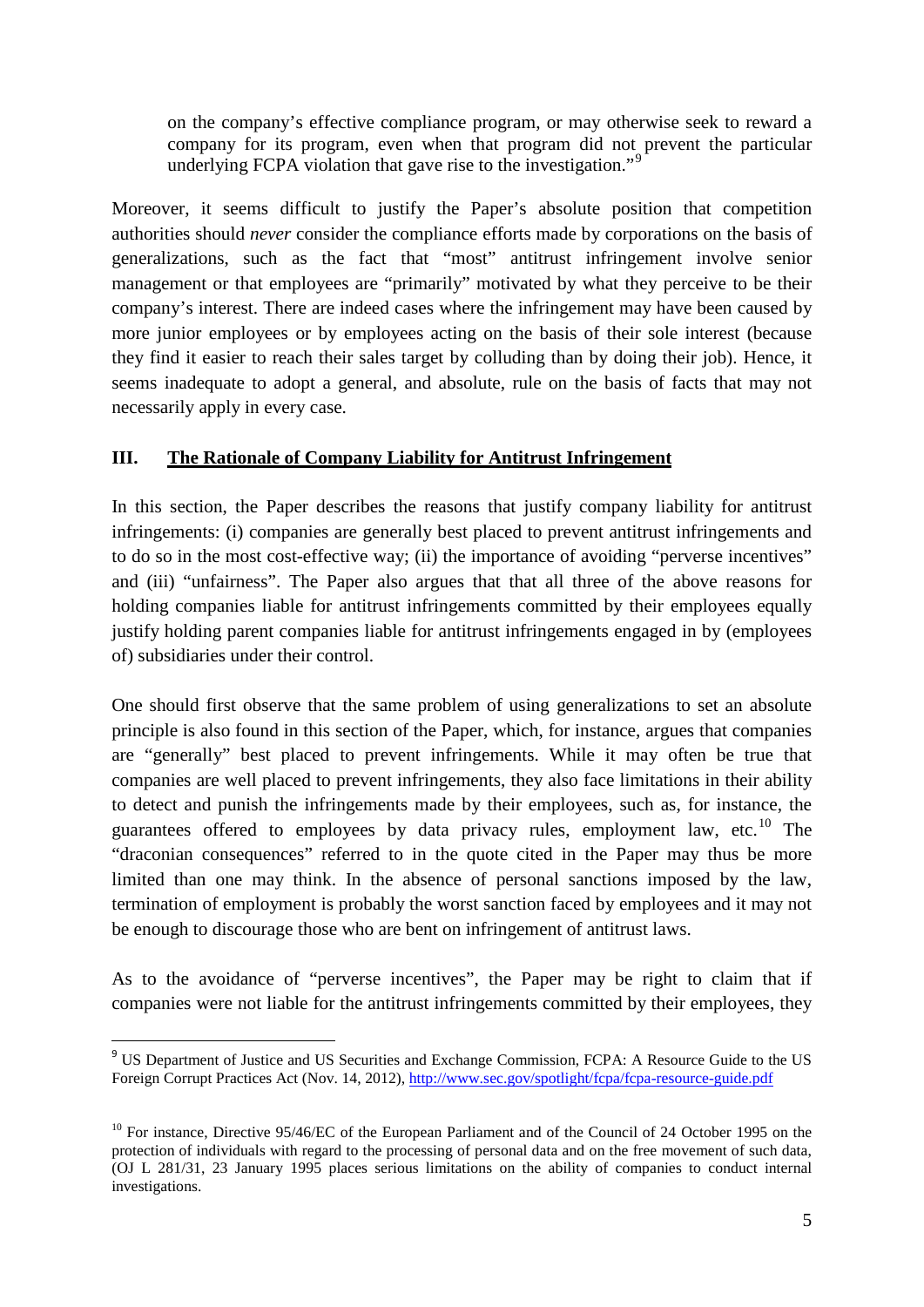would have incentives to encourage such infringements (although I would not generalize that statement). It should be recalled, however, that this Reply does not argue that companies should not be held liable when they have developed robust compliance programmes, but that such programmes should be taken into considerations by competition authorities determining how to treat a company such as in for the setting of the fine in case of antitrust infringements. Regarding the need to avoid "unfairness", while it is true that it would generally be unfair to allow companies not to be held liable for the antitrust infringements that have been committed by their employees, it would also be unfair to treat in the same manner companies that have invested in robust compliance programmes and those that have not done so.

Finally, the Paper justifies "parent company liability" on two main grounds. The first argument is that parent companies would be well placed to "influence the likelihood of their subsidiaries committing antitrust infringements, in particular through the setting of financial targets."<sup>[11](#page-4-1)</sup> This statement is questionable for several reasons. First, the notion that parent companies are well placed to influence their subsidiaries not to commit infringement is not as obvious as it may sound, especially when large companies holding with many subsidiaries are at stake. Moreover, there is a tension between saying, on the one hand, that parent companies should be liable because they can influence their subsidiaries and saying, on the other hand, that parent companies are in fact liable when they exercise decisive influence on their subsidiaries. In other words, there is a risk that, because they are intrusive, the type of robust compliance programmes described above could be used to demonstrate, together with other forms of evidence, that a parent company exercises decisive influence on its subsidiary. Second, the argument whereby parent companies would be able to influence the likelihood that their subsidiaries breach antitrust rules through the setting of financial targets is problematic. While imposing strict targets on employees may well incentivize them to breach the law (although other factors are at stake), the parallel argument that by imposing demanding financial targets on their subsidiaries parent companies would incentivize the employees of the latter to breach antitrust rules is less than clear and, to the best of my knowledge, such a correlation has not been proved empirically. Moreover, the Paper's constant emphasis on the fact that companies would cause antitrust breaches when they set demanding targets is puzzling considering we operate in a market economy where investors want to obtain a return on their investment investment and this is seen as maximizing the efficient use of resources in society. Most companies have no choice but to set demanding financial targets on their managers and yet proportionally few companies have their managers engage in collusive conduct. In any event, what can be done to reduce the risks that targets put pressure on employees to breach antitrust rules is to encourage companies to adopt compliance programmes, whereby compliance officers will, among other things, review the way incentives given to employees are set so as to reduce the risk of infringement.<sup>[12](#page-5-0)</sup>

<span id="page-5-0"></span>

<span id="page-5-1"></span><sup>&</sup>lt;sup>11</sup> Wils, supra note 2, at 9.<br><sup>12</sup> See, e.g., J. Murphy, "Using Incentives in Your Compliance and Ethics Program" (SCCE; 2012), available at <http://www.corporatecompliance.org/Resources/View/smid/940/ArticleID/724.aspx>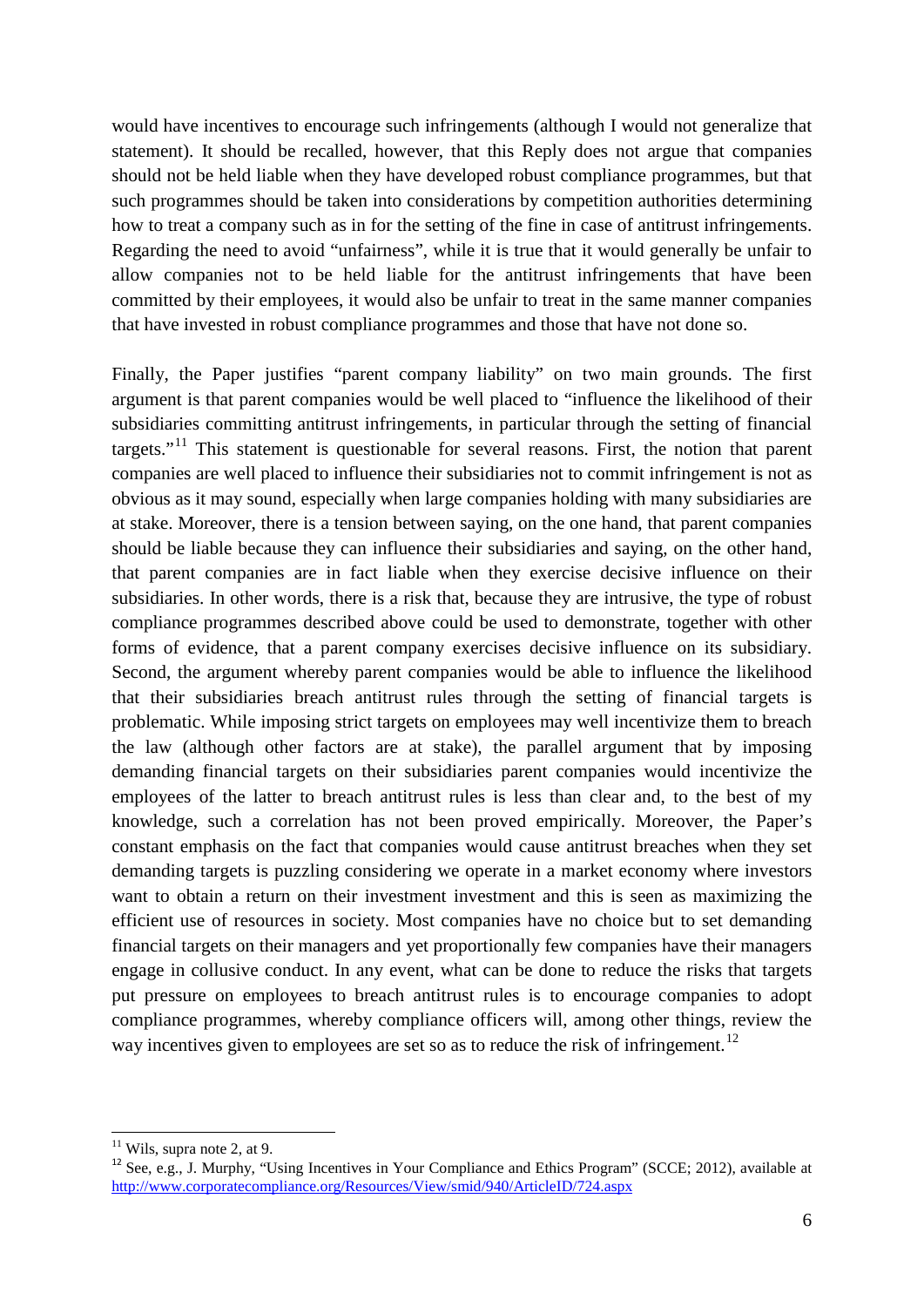The second argument whereby not holding parent companies liable for infringement of their subsidiaries would create perverse incentives "[g]iven that parent companies, as shareholders, benefit from their subsidiaries' infringements"<sup>[13](#page-5-1)</sup> is frankly odd considering that for the same reason they benefit from their subsidiaries' illicit gains parent companies would also suffer from the penalties imposed on them.

#### **IV. The value of antitrust compliance programmes**

In this section, the Paper carries out a cost-benefit analysis comparing the possible positive and negative effects of compliance programmes for "the enforcement of the antitrust prohibitions".<sup>[14](#page-6-0)</sup> If that is the test selected by Mr Wils to assess the value of compliance programmes, it is not in my view the right one. Compliance programmes are not implemented to facilitate "enforcement" of antitrust rules, but to ensure greater "compliance" with such rules.

### A. Positive vs. negative effects of compliance programmes

The Paper observes that compliance programmes have *positive effects* in three situations: (i) when they prevent antitrust infringements that would have occurred, but for the existence of the programme; (ii) when they lead to an on-going infringement being terminated earlier than would have happened, but for the existence of the compliance programme; and (iii) when they lead to an infringement being reported to the competition authorities in cases where such infringements would not have been reported or reported later, but for the existence of the programme.[15](#page-6-1) In addition, I would add that compliance programmes represent a form of "competition advocacy", which is probably more effective in terms of reaching business actors that advocacy programmes run by competition authorities. This is especially true since, as observed by Danny Sokol, besides some high profile matters (e.g., investigations involving tech giants), the press gives surprisingly little coverage to antitrust cases.<sup>[16](#page-6-2)</sup>

The Paper then posits that compliance programmes may generate two types of negative enforcement effects. First, negative effects ensue when employees bent on committing antitrust infringements "learn from compliance training how to engage more effectively in antitrust infringements or how to avoid detection and punishment."<sup>[17](#page-6-3)</sup> That is a truly odd consideration as this risk is present in every prevention programme. If one followed the logic of the Paper, parents should be concerned about drug prevention programmes in schools as teenagers interested in drugs may as a result of such programmes learn how such drugs can be used. In addition, the Paper seems to be based on the view that compliance programmes essentially aim at describing what antitrust rules are and how infringements can be detected.

<span id="page-6-4"></span><span id="page-6-2"></span><span id="page-6-1"></span>

<span id="page-6-0"></span><sup>&</sup>lt;sup>13</sup> Id. at 9.<br><sup>14</sup> Id.<br><sup>15</sup> Id., at 9-10.<br><sup>15</sup> Daniel Sokol, "Cartels, Corporate Compliance and What Practitioners Really Think About Enforcement", 78 (2012) *Antitrust Law Journal*, 201. <sup>17</sup> Wils,, at 10.

<span id="page-6-3"></span>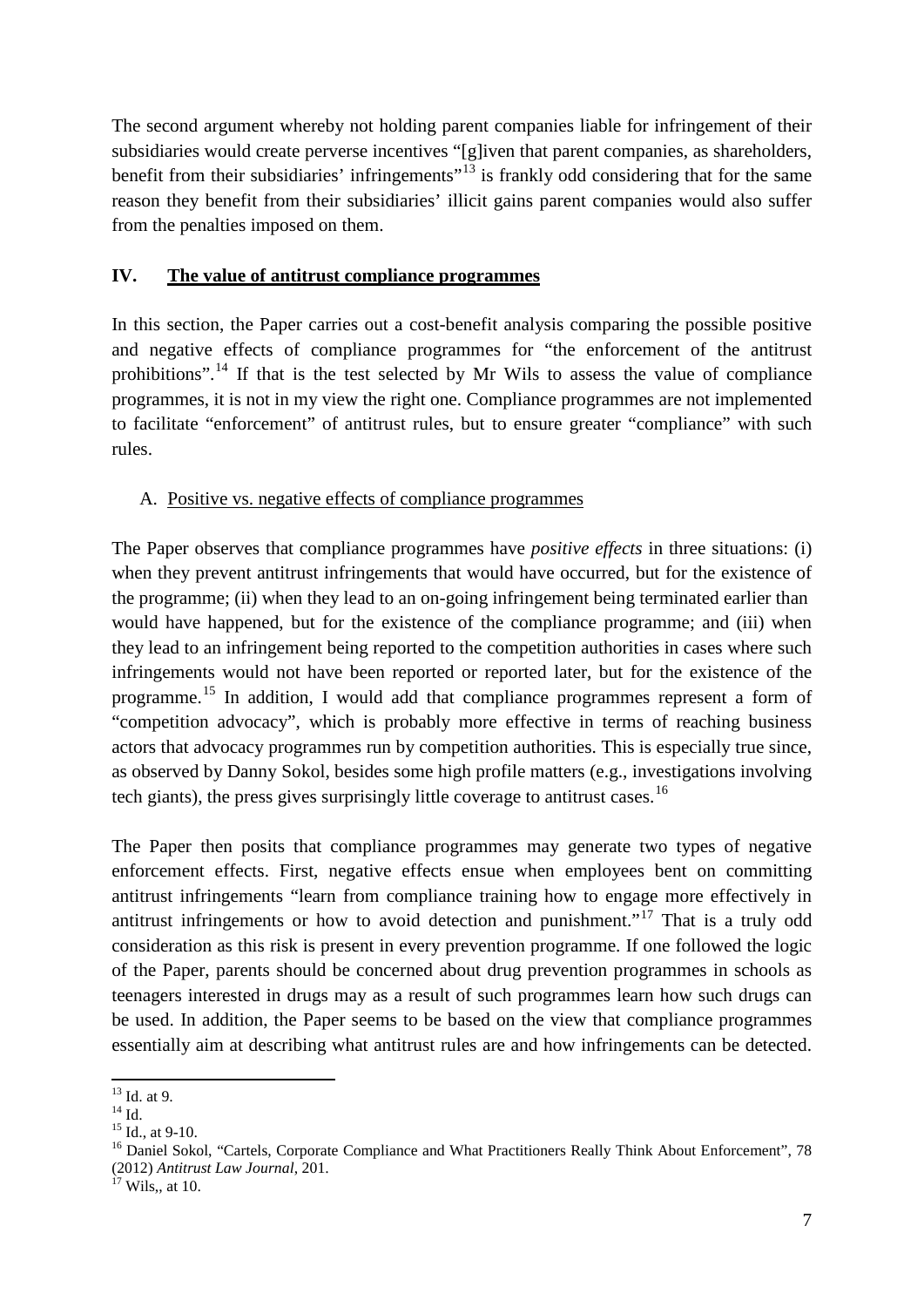We have, however, seen above that robust compliance programmes, i.e. those that deserve to be taken into consideration by competition authorities, go far beyond that and represent a real threat for non-compliant employees. What a good compliance programme does is to tell employees that breaches of competition rules place the company at risk, will not be tolerated, and that internal mechanisms will be put in place to detect those who may be tempted to collude.

Second, the Paper notes that "[n]egative enforcement effects also arise where a compliance programme leads to the detection of an infringement but where, instead of reporting the infringement to the antitrust authorities, the company decides to conceal or destroy the evidence of the infringement."<sup>[18](#page-6-4)</sup> Again, while such a situation cannot be theoretically excluded, it will only occur when the company in question is very badly advised. First, in jurisdictions such as the EU where antitrust infringement is not a crime, destroying evidence, suborning perjury, etc. may very well be one, hence creating personal liability for those who engage in such behaviour. Second, when evidence of an antitrust infringement is uncovered, a well-advised company will typically seek leniency, hence absolving itself from corporate fines. The risk that companies fail to report infringements that would have been unearthed by a compliance programme, or worse conceal or destroy evidence, is thus quite limited.

# B. Empirical evidence

The Paper rightly observes that there is little empirical evidence as to the positive and the negative effects of compliance programmes, which is not surprising since the counterfactual (what would have occurred, but for the existence/absence of a compliance programme) is very hard to determine.<sup>[19](#page-7-0)</sup>

The Paper, however, cites a quote from Bill Kolasky – the very same author who, as noted above, identified in a paper with Joe Murphy a list of twenty features that an effective compliance programme should have – showing an example where the General Counsel of a company had been fooled by a top executive of his firm despite the existence of an antitrust compliance programme. Of course, anecdotal evidence is not empirical evidence and the Paper recognizes that there are cases where compliance programmes led to the detection and subsequent reporting of antitrust infringements. Moreover, the quote cited in the Paper questions the argument made in the same paper that companies are best placed to prevent infringement of their employees.

# C. A tale of four companies

<span id="page-7-1"></span><span id="page-7-0"></span><sup>&</sup>lt;sup>18</sup> Id.<br><sup>19</sup> For some useful references to empirical studies see, however, D. Sokol and R. Abrantes-Metz, "Corporate Governance and Compliance" in *Oxford Handbook of International Antitrust Economics*, Roger D. Blair and D. Daniel Sokol eds., forthcoming Oxford University Press 2014.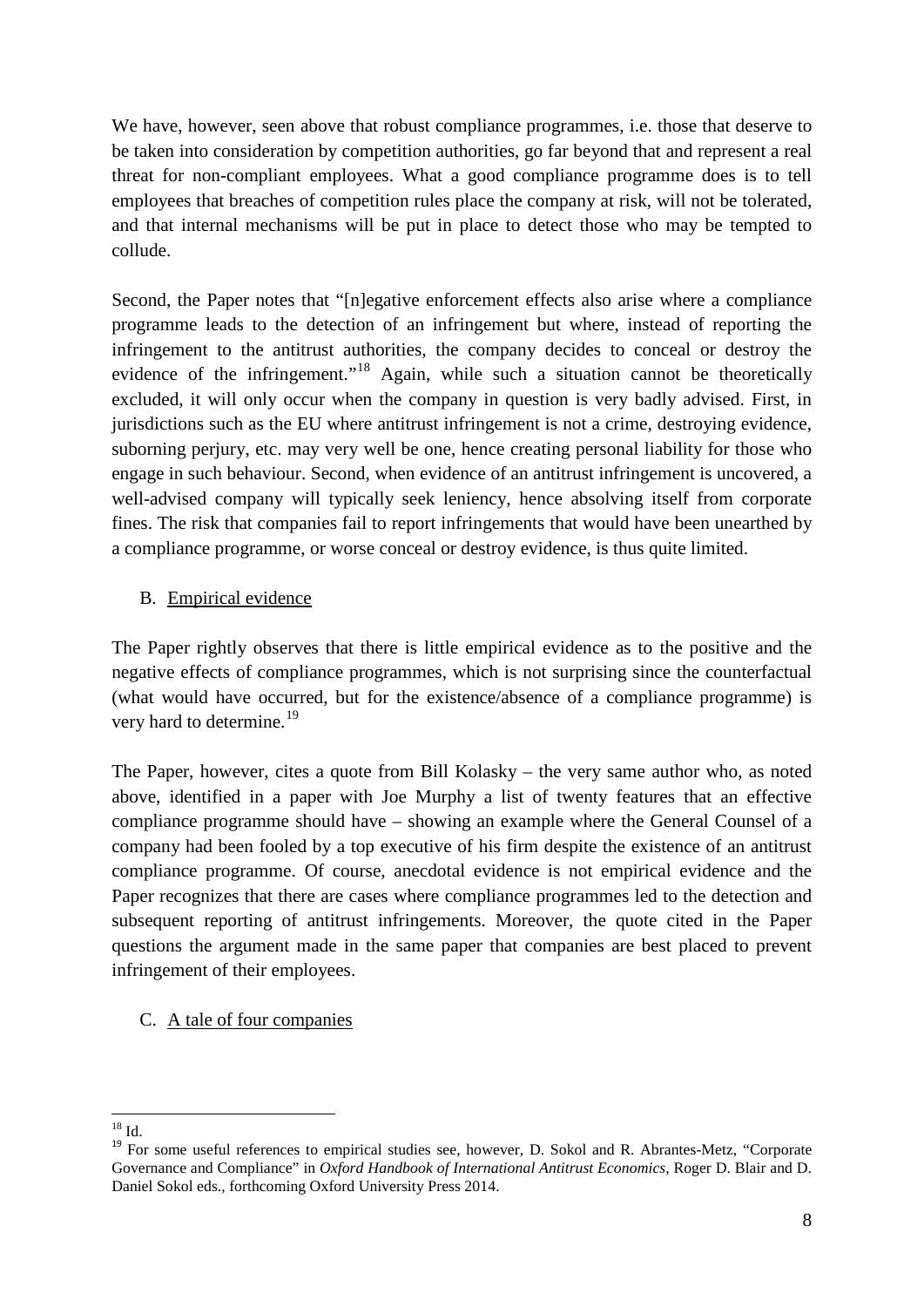The Paper argues that the lack of empirical evidence should not "prevent us from making judgments on the basis of reasonable arguments informed by the limited empirical knowledge we have and by what we can learn from research into corporate law-breaking and compliance more generally."<sup>[20](#page-7-1)</sup>

Against that background, the Paper tells the tale of four companies "describing types of situations, which can arise realistically"<sup>[21](#page-8-0)</sup>:

- Company A is run by an inspiring and strongly principled CEO who "could not even imagine ever engaging into any illegal activity".<sup>[22](#page-8-1)</sup> Company A never committed an antitrust infringement and does not have an antitrust compliance programme.
- Company B has been fined several times for antitrust infringement. The CEO, who has been shocked by the discovery of illegal conduct engaged in by some of its managers, decides to devote a large budget for a state-of-the-art compliance programme and to hire a chief compliance officer. The staff of company B perceives that the CEO genuinely wants to put an end to any illegal activity, even if this may affect the company's figures. The "new ethical culture spreads through the company",[23](#page-8-2) which is not involved in any antitrust infringement anymore.
- Company C, like Company B, has been fined for antitrust infringements. The CEO of this company was not aware of such infringements as he saw his role as setting financial targets and monitoring the achievement of such targets. Recognizing that these infringements are a serious problem, he hires a chief compliance officer who develops a state-of-the-art compliance programme. However, unlike the CEO of Company B, the CEO of Company C continues to set high financial targets and makes it clear that they need to be fulfilled. Managers continue to engage in antitrust infringements, but hide them.
- Company D is an antitrust enforcer's nightmare. Its CEO has been involved in cartels in the different functions he exercised over the years in the company and even as CEO he continues to manage personally a number of cartels in which Company A is involved. In order to respond to corporate trends, he hires compliance counsel, devotes a significant budget to the development of a state-of-the-art compliance programme, but deceives the company's compliance counsel in secretly pursuing its cartel activities.

The Paper uses the above tale of the four companies to answer the question of whether compliance programmes are a necessary and sufficient condition for real compliance with

<sup>&</sup>lt;sup>20</sup> Wils, at 13.<br><sup>21</sup> Id.<br><sup>22</sup> Id. <sup>23</sup> Id. at 13.

<span id="page-8-0"></span>

<span id="page-8-2"></span><span id="page-8-1"></span>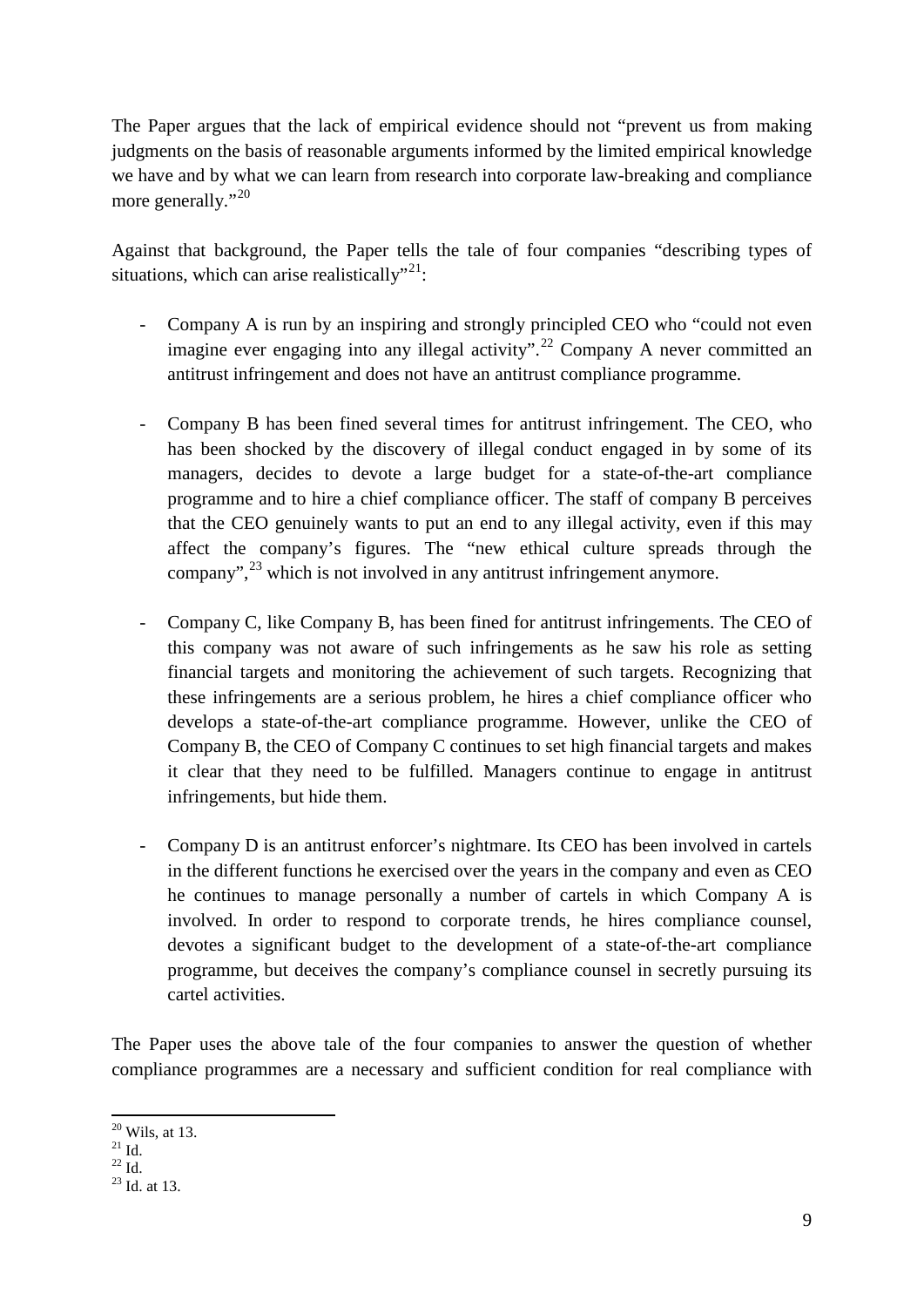antitrust rules. It answers these questions in the negative. According to the Paper, Company A illustrates that a formal compliance programme is *not necessary* to ensure compliance "at least in smaller or relatively centralised companies",  $24$  while the difference in the effectiveness of the (identical) compliance programme set up by Companies B and C shows that a formal compliance programme is *not sufficient* for ensuring real compliance.

In reality, the fact that formal compliance programmes are neither necessary nor sufficient to ensure real compliance is fairly obvious as it is true of any prevention effort, but this is entirely beside the point. For instance, drug prevention schemes in high schools are neither necessary nor sufficient to prevent drug abuse by students. While many teenagers will never be tempted to resort to drugs for a variety of reasons (they belong to loving families, have a good dialogue with their parents, engage in physical activity, etc.), even the most elaborate prevention programmes will have no impact on other teenagers who will always end up taking drugs (because they physically vulnerable to addiction, have a poor relationship with their parents, have the wrong sort of friends, etc.). What matters is of course whether drug prevention programmes have a positive impact on the students who do not belong to these polar categories. *Mutatis mutandis*, the same is true for compliance programmes.

# D. Is it possible for authorities to identify a set of characteristics of formal compliance programmes that ensure real compliance?

This is of course a false question. No one can specify a programme that can "ensure" compliance no matter the level of resources put into it. There will always be a risk that some managers for reasons that may be impossible to anticipate or control (sense of "solidarity" with fellow managers at competing companies, pleasure taken in engaging in risky activities, etc.). The relevant question is whether an intelligent person studying the field can come up with steps that will significantly reduce the risk of infringement. The answer is yes.

The Paper posits that "[t]he comparison between Company B and companies C and D illustrates that ostensibly identical antitrust compliance programmes can be part of a culture and practice of real compliance, an irrelevant side-show, or part of a calculated attempt to project a misleading image of compliance"<sup>[25](#page-9-0)</sup> and that "[t]his problem cannot be solved by making a better, more complete check list of what characteristics compliance programmes should have to be credited, because the multiple and complexly interacting factors of structure, culture and agency that determine real compliance cannot be reduced to a set of characteristics that can be reliably measured or observed by outsiders, at least not at reasonable cost."[26](#page-9-1)

These assertions trigger a couple of observations. First, it seems that part of Mr Wils' distrust of compliance programmes is that he sees them as mere checklists. However, as indicated

<span id="page-9-0"></span><sup>&</sup>lt;sup>24</sup> Id. at 14.<br><sup>25</sup> Id. at 15.<br><sup>26</sup> Id.

<span id="page-9-1"></span>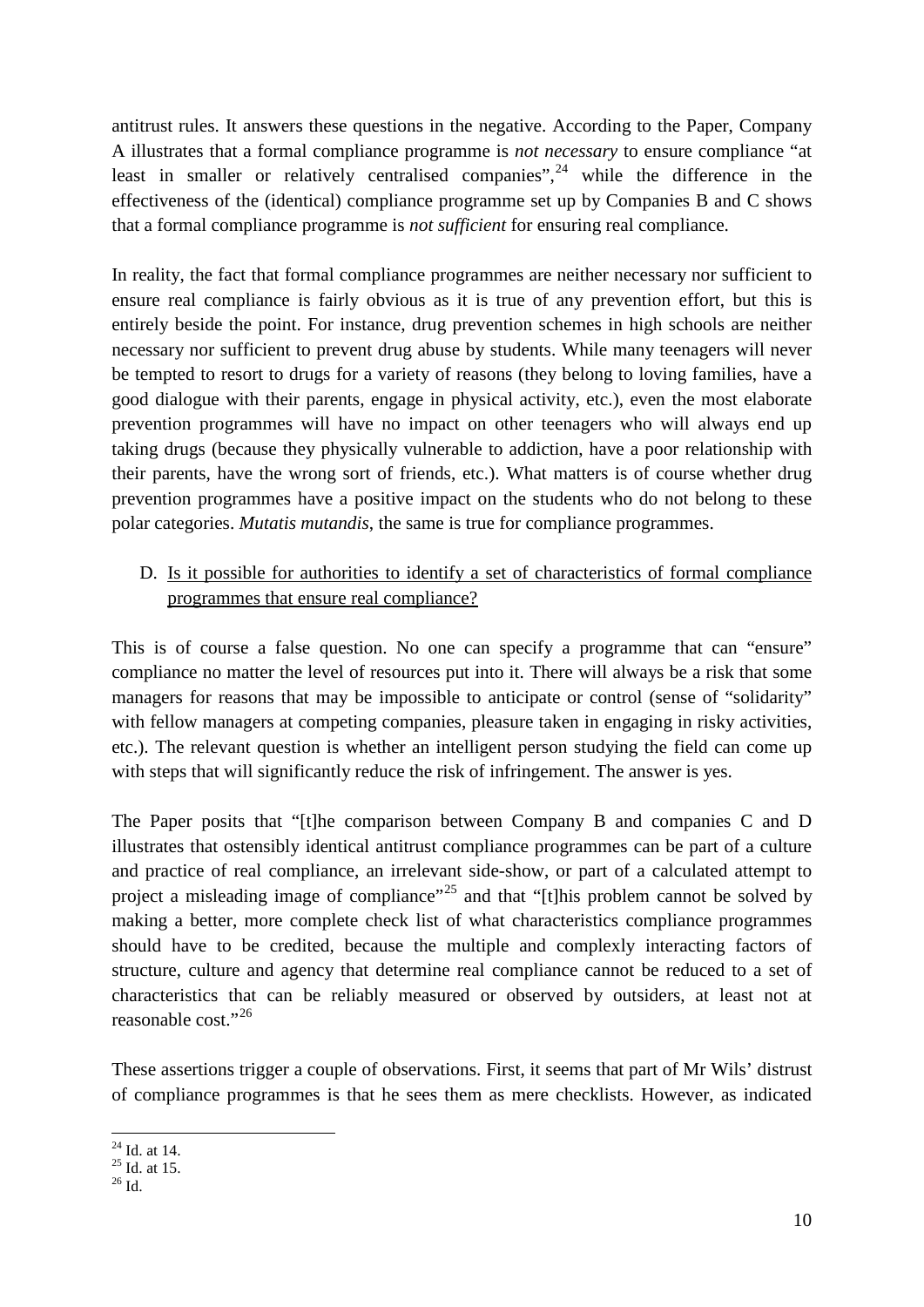above, a robust compliance programme ought to be more than a checklist. It must include a variety of steps that will make the life of managers tempted to get involved in cartels considerably more difficult and risky. Hence, it is most likely that the compliance programmes put in place in companies B, C and D will end up being very different. If the objective of Company D is to "project a misleading image of compliance",  $27$  it is likely that this programme will be a mere checklist easy to evade. A more sophisticated programme would indeed present major risks for the rogue CEO. By contrast, if the objective of Company B is to eliminate or at least considerably reduce the risk of cartels, it will put into place a programme that is likely to comprise most of the twenty features identified by Murphy and Kolasky. In other words, "the multiple and complexly interacting factors of structure, culture and agency that determine real compliance<sup> $28$ </sup> will likely determine the shape of the compliance programme put into place.

Second, when an infringement has unfortunately been committed (which, as noted above, may always occur even in companies that deploy best efforts to prevent infringements), it should be possible for a competition authority to determine the extent to which the compliance programme set up by the investigated company was really aimed at preventing infringements or a pure sham. First, the Paper seems to ignore that the burden of proof would be on the investigated company, which would have to provide the competition authority with all available evidence that the compliance programme put into place was a genuine and serious effort to reduce the risks of infringements. Moreover, competition authorities typically have access to a large number of documents (including emails and other forms of correspondence, minutes of meetings, board presentations, etc.) that will allow them to see whether the management of the company made its best efforts to limit to the greatest extent possible the risk of infringement. Competition authorities can clearly go beyond formal appearances. For instance, while two parent companies (X and Y) may have the same formal relationships with their respective subsidiaries, a competition authority may, on the basis of the evidence available, determine that while Company X exercises decisive influence on its subsidiaries, Company Y does not.

# **V. Discussions of the different questions**

In this section, the Paper seeks to answer some important questions regarding the way competition authorities should treat compliance programmes.

# A. Should companies that have antitrust compliance programmes be granted immunity from fines?

Unsurprisingly, the Paper answers in the negative since it considers that "it is not possible to identify a list of characteristics of formal compliance programmes that ensure real

<span id="page-10-1"></span><span id="page-10-0"></span> $\begin{array}{c} 27 \\ 28 \\ \end{array}$  Id.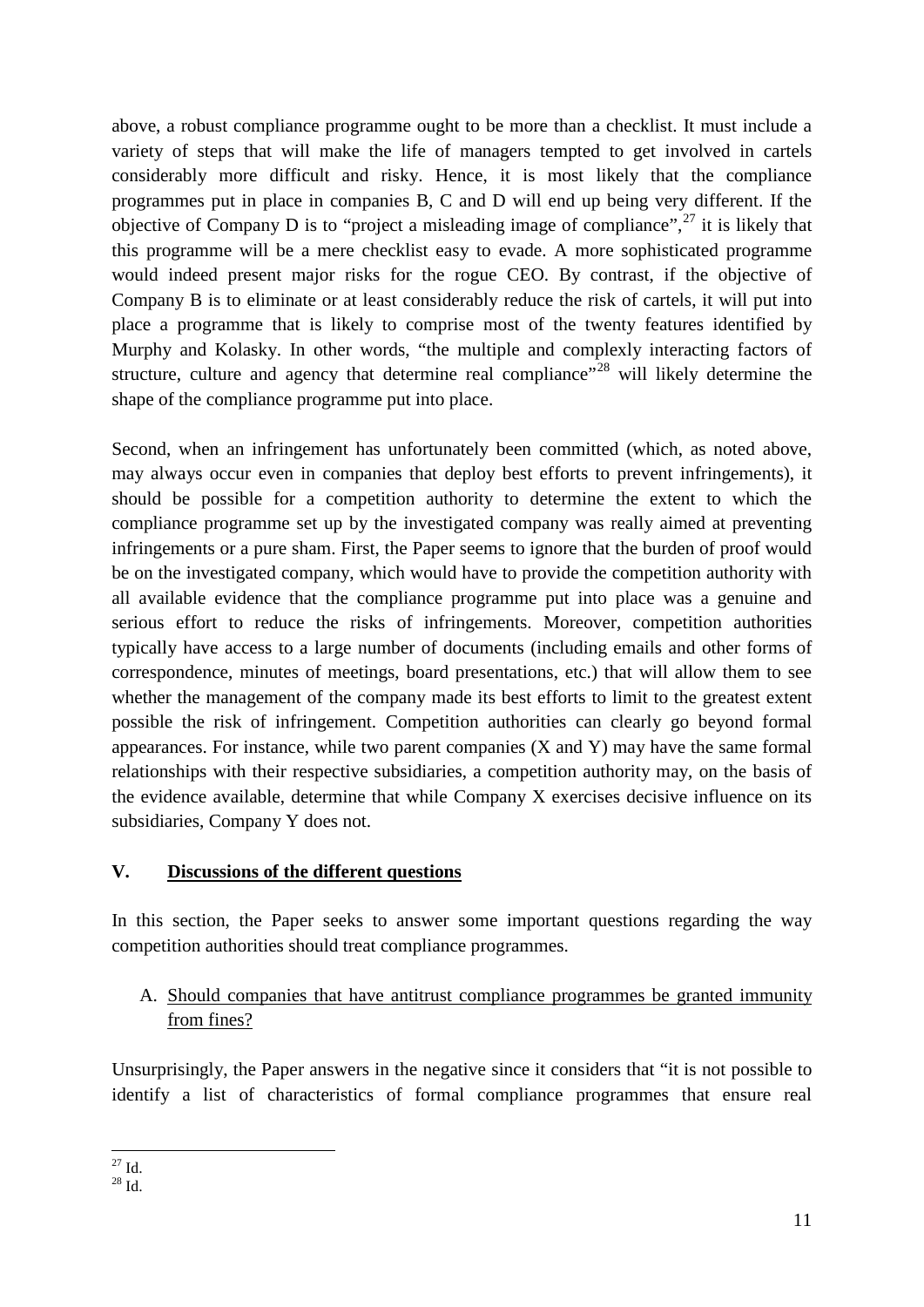compliance and that can be applied at reasonable cost."<sup>[29](#page-10-1)</sup> Although we disagree with this reasoning, the more fundamental problem is that the Paper creates a straw man. Very few authors (he cites one only) argue that companies with formal compliance programmes should be granted immunity. What the vast majority of observers argue is that companies that are able to show that they did their very best to prevent antitrust infringements from happening should be rewarded for these efforts through, for instance, a reduction (not an elimination) of the fine. In other words, companies that have breached competition rules despite their best prevention efforts will still have to pay a fine and/or suffer other negative consequences, making it very clear that the adoption and implementation of a compliance programme does not "become a cheap insurance policy against antitrust liability."<sup>[30](#page-11-0)</sup>

As to the Paper's argument that "[g]ranting immunity from fines to companies that have an antitrust compliance programme would also be unfair, as companies would keep the financial benefit of the antitrust infringements while escaping liability",  $31$  it is hard to follow as the fines imposed by competition authorities are designed to deter, not to make victims whole or to disgorge illegally obtained profits. Note that an antitrust authority could perfectly condition the taking into account of a compliance programme in determining the fine to the obligation for such programme to commit to restitution in case of infringement.

### B. Should companies that had a compliance programme at the time of the infringement be granted a reduction in the amount of the fine?

The Paper answers again in the negative. Mr Wils justifies this position by a variety of reasons: (i) granting fine reductions would replace the incentive for companies to avoid infringement by all possible means by an incentive to set up a compliance programme for obtaining a fine reduction; (ii) granting such reductions would also send the message that antitrust infringements are part of normal of normal business; (iii) reductions would be unfair as the higher the reduction, the more the companies can keep the benefits of the antitrust infringements; etc. $32$  In other words, the Paper justifies banning fine reductions on the basis of the same reasons as those used for banning immunity from fines, with the caveat that the negative incentives or effects of granting fine reductions depend on the size of the reduction.

At the core of the above arguments are the notions of "incentives" and "fairness". The notion of *incentives* is central to Mr Wils' scholarship as he, very rightly, applies in his work the learning of economics to the law. The problem in this Paper is that it almost exclusively focuses on the negative incentives that may result from granting fine reductions to companies that have put into place compliance programmes. Fine reductions may also have positive signalling effects to the management. For instance, considering that most legal and compliance departments are under constant pressure to reduce their expenses, they have to

<span id="page-11-0"></span>

<sup>&</sup>lt;sup>29</sup> Id., at 16.<br><sup>30</sup> Id., at 17.<br><sup>31</sup> Id., at 18.<br><sup>32</sup> Id., at 19.

<span id="page-11-2"></span><span id="page-11-1"></span>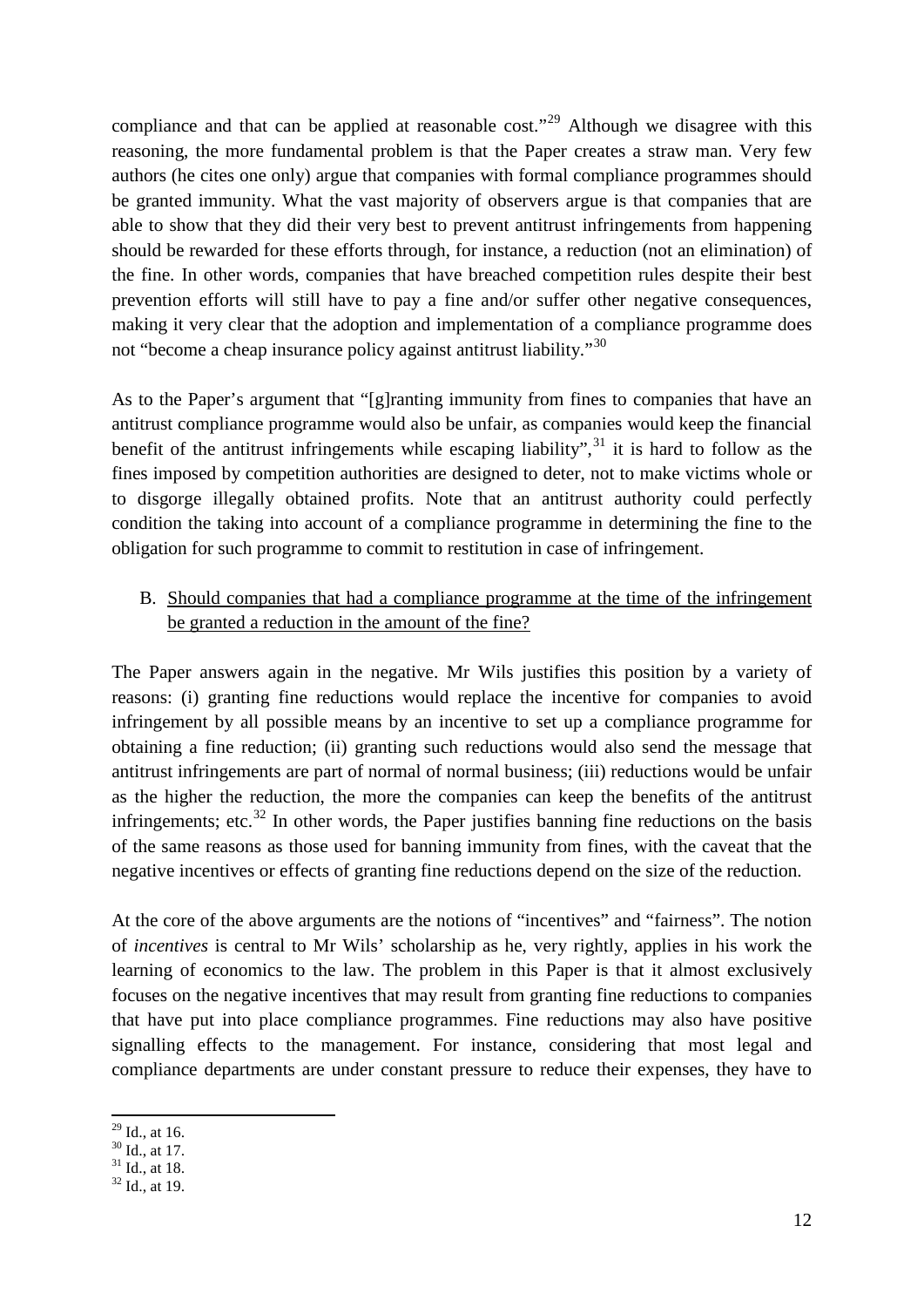prioritise their efforts. Granting fine reductions to companies that have put into place robust (not a mere checklist) compliance programmes may make it easier for the General Counsel and the Chief Compliance Officer to convince their top management to invest in such programmes, first and foremost because it will reduce the risk of future infringements and fines, but also because if an infringement nevertheless occurs (as zero risk cannot be achieved), the investment made into a robust (hence, costly) compliance programme will nevertheless be taken into consideration in setting the fines. This does not mean that the compliance programme will be seen as a "cheap insurance policy" against antitrust liability as it will not be cheap (robust compliance programmes are expensive) and liability will be maintained, but it will make the investment in such a programme more attractive.

As to the notion of "fairness", two observations should be made. First, while the Paper uses this notion as an argument against the granting of fine reductions, fairness could also be used in support of granting such reductions when the company has put into place a robust compliance programme. Indeed, it does not appear entirely fair to treat in a similar fashion companies that have made extensive and genuine efforts to prevent antitrust infringements from occurring and those which have not made such efforts. Second, while the Commission's current fining policy may have some remits (in terms of deterrence), it is by no means fair. Because the stock of listed companies change hands on a daily basis, the shareholders of a company that is fined by the Commission may not have held any stock at the time of infringement. The same is true for the employees of the fined company, which – when the fine is large – may have to suffer the consequences of the fines (lay-offs, no end of the year bonuses, etc.) while they are by not responsible for the infringement. In addition, while the leniency programme that is at the core of the Commission's fight against cartels may be an effective means to uncover cartels, it is clearly unfair as it will reward one or several companies that have breached antitrust rules. To refer to one of Mr Wils' concerns, it may also signal companies that cartels are business as usual provided you are the first to run to the Commission when the cartel has become unstable.

### C. Responses to some concerns

In this section, the Paper responds to some of the concerns that "may have led others to argue in favour of [fine] reductions or immunity."<sup>[33](#page-11-1)</sup>

1. Current enforcement policy is not working

The Paper observes that "[s]ome of the recent discussion about whether antitrust authorities and courts should credit compliance programmes in their fining decisions appears to have sprung from a concern that current antitrust enforcement policy, based on imposing fines on companies in the EU, and corporate fines combined with imprisonment in the US, may not be working."<sup>[34](#page-12-0)</sup>

<span id="page-12-1"></span><span id="page-12-0"></span> $^{33}_{34}$  Id., at 20.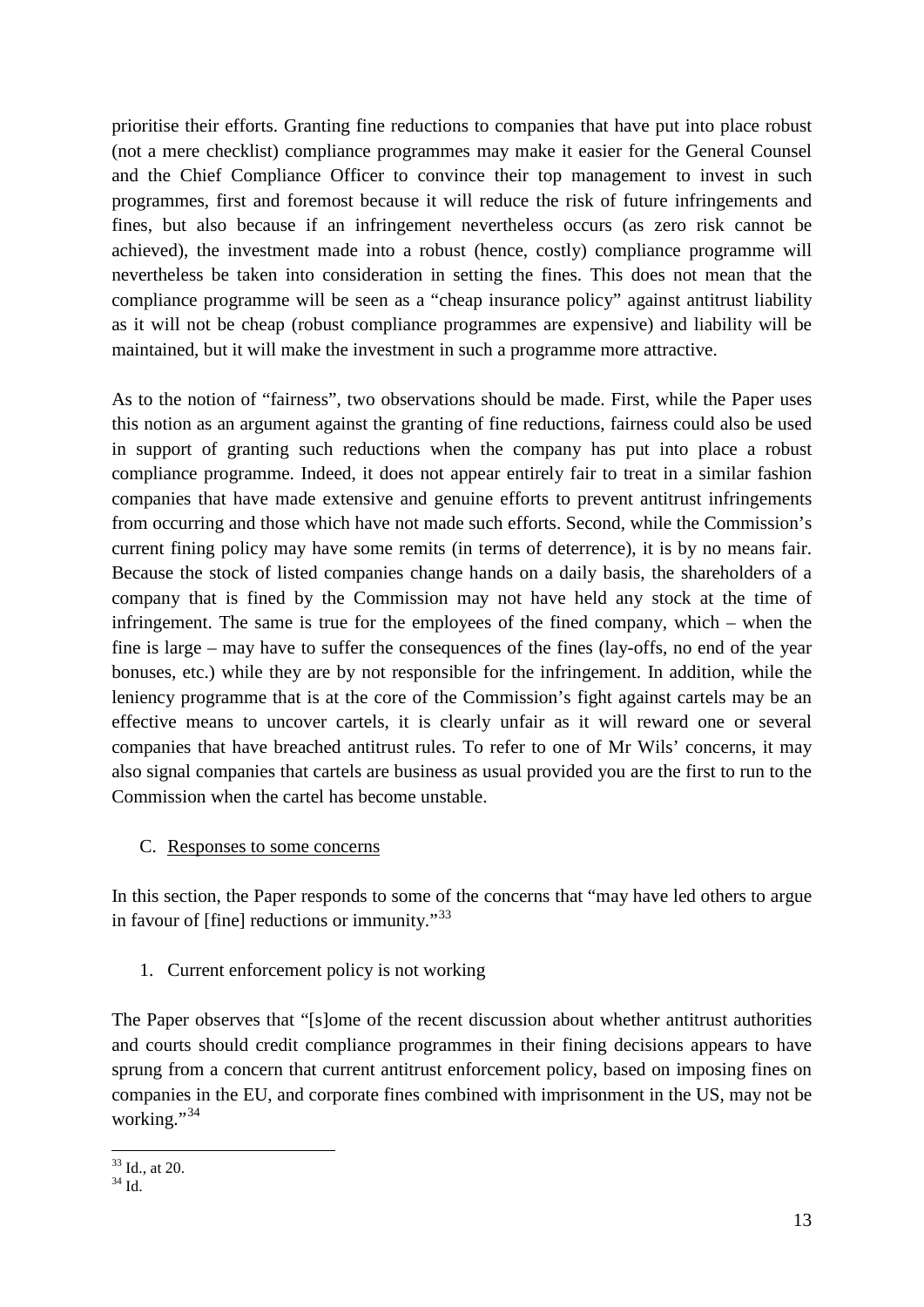I will not devote much space to commenting on this statement as, while I tend to believe that the current enforcement policy is not optimal, I do not believe that this is the reason why compliance programmes should be rewarded by competition authorities. Compliance programmes should be rewarded because when they are well designed and implemented (i.e., when they are "robust" to refer to the terminology earlier used), they can contribute to significantly reduce antitrust infringements. While some companies have adopted robust compliance programmes in the absence of any reward, fine reductions may give a positive signal to the top management of companies when they arbitrate between different types of requests for resources. Fine reductions can also be justified for fairness reasons as it seems legitimate to sanction less harshly companies that have done their very best to prevent infringement. In this respect, I agree with Mr Wils when he says "completely eliminating antitrust infringements is an unattainable objective."[35](#page-12-1) Hence, for these reasons, it is fair to treat differently companies that have done their best to reduce to the greatest extent possible the risk of infringement, hence lowering the risk of infringement but not eliminating it entirely.

### 2. It makes no sense to punish a company which has "done everything it could"

The Paper raises a number of arguments to rebut that claim.

First, the Paper alleges that it may be very difficult for competition authorities to determine on the basis of the existence of a compliance programme whether a company has "done everything it could"<sup>[36](#page-13-0)</sup> to prevent antitrust infringements to occur. This argument fails to convince. First, whether a company has "done everything it could" is not the right standard. Companies could always do more to prevent infringement, but they will stop at a given point either because of costs (you cannot place a compliance officer behind each desk) or legal constraints (such as those imposed by labour and data privacy laws). The relevant question is whether they have put into place a robust compliance programme. Second, as noted above, it is hard to accept that competition authorities cannot distinguish (at a reasonable cost) between real and sham compliance programmes considering the investigative resources at their disposal and the fact that the burden of proof would be on the investigated company. In the context of abuse of dominance cases, for instance, the Commission generally spends considerable time reviewing emails, minutes of meetings, presentations made to the management, etc. to determine whether the dominant firm had a strategy to exclude. The Commission thus typically has a fairly clear view on the culture of the company it investigates, as well as the incentives given to its employees. The Commission also looks very closely at the internal workings of investigated companies when it seeks to establish the presence of parental liability. Hence, the Commission and other competition authorities are

<span id="page-13-1"></span><span id="page-13-0"></span> $\frac{35}{36}$  Id. at 21.<br> $\frac{36}{36}$  Id. at 22.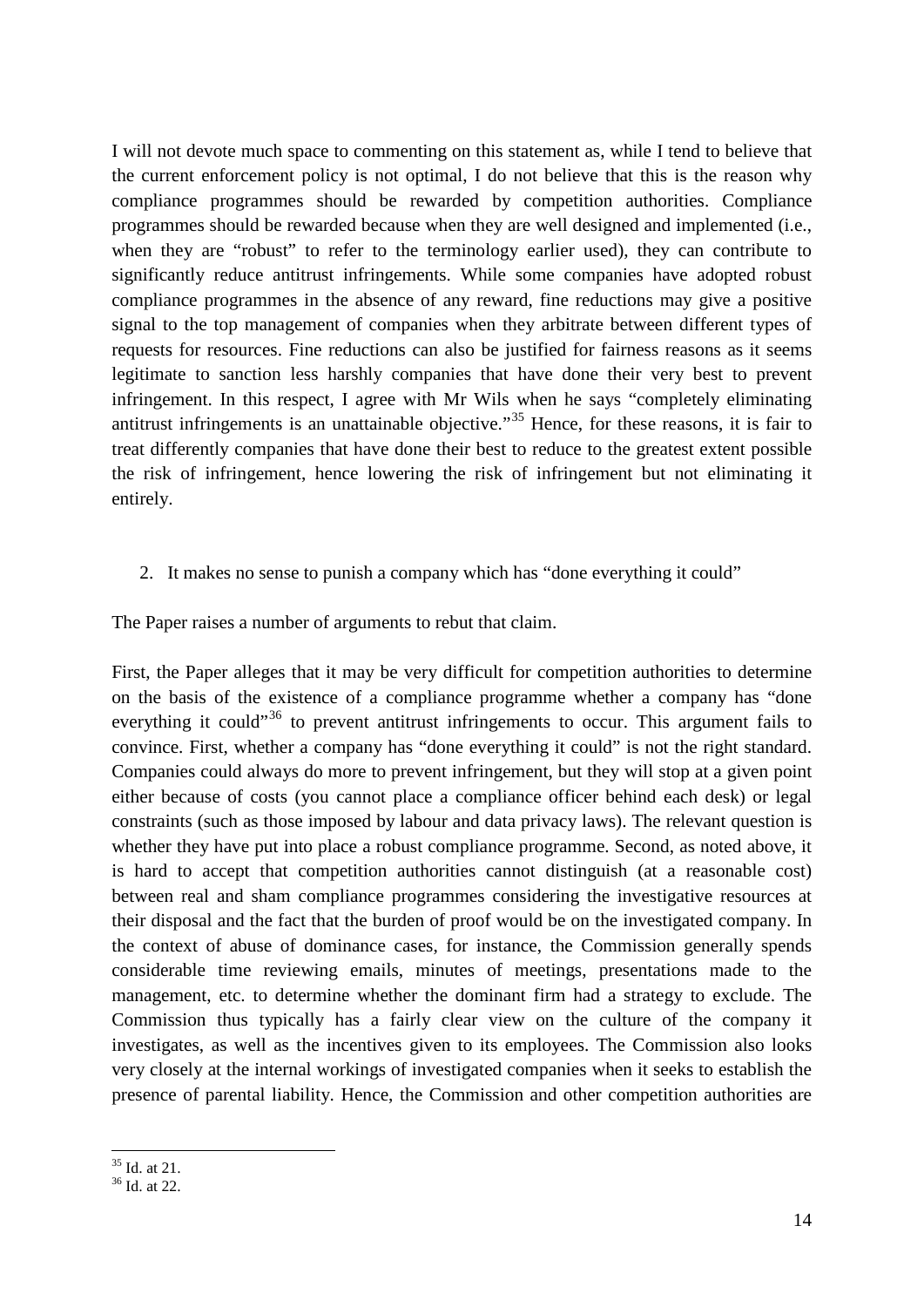typically ramped to the sort of exercise that is needed to assess the seriousness of the compliance efforts made by a company.

Incidentally, the Paper notes that however good a compliance programme is, its impact may be neutralized when top management imposes demanding targets on their managers. That issue can be handled as part of a compliance programme. As noted above, a robust compliance programme is not meant to be a mere checklist but should address the various risk factors that may lead to infringements. The setting of unreasonable or badly structured targets may be one of the issues that need to be addressed as part of a compliance programme. Robust compliance programmes should also include reporting systems incentivizing employees to report to the chief compliance officer when they are placed under undue pressure to, for instance, win a particular contract whatever it takes.

3. Current policy neglects the need to create proper incentives for companies to monitor, investigate and report employee wrongdoing

The Paper observes that "[s]ome authors have, in support of their arguments in favour of fine reductions or even immunity from fines for companies with compliance programmes, referred to the academic work by Jennifer Arlen and Reinier Kraakman on the potentially adverse effects of strict vicarious liability of companies for the wrongdoing of their employees."<sup>[37](#page-13-1)</sup> According to these authors, the strict vicarious liability of companies for the wrongdoing of their employees "may also have a perverse incentive effect, in that companies may hesitate to monitor too closely their employees' behaviour and to detect wrongdoing for fear that this will lead to detection by the government and punishment for the company."<sup>[38](#page-14-0)</sup>

Mr Wils agrees with this concern, but does not agree that it should lead to a reduction or immunity from fines for companies with compliance programmes for two reasons. First, the Paper notes that Arlen and Kraakman's argument is about liability of companies for "the wrongdoing of their employees", $39$  i.e. employees "that commit crimes to benefit themselves".[40](#page-14-2) As noted above, I am not convinced that what distinguishes antitrust from other forms of corporate "crimes" is that employees commit antitrust infringements for the benefit of their firms. Employees may commit antitrust infringements for a variety of reasons and this is exactly why compliance programmes cannot be one hundred per cent effective. Moreover, robust antitrust compliance programmes (including detection and reporting systems) will considerably reduce the risk of institutionalized antitrust infringements in that such programmes will make it considerably harder for companies to maintain or engage in a culture of non-compliance.

<sup>&</sup>lt;sup>37</sup> Id. at 23. The Paper cites the following articles: J. Arlen, "The Potentially Perverse Effects of Corporate Criminal Liability", (1994) 23 *Journal of Legal studies* 833, and J. Arlen and R. Kraakman, "Controlling Corporate Misconduct: An Analysis of Corporate Liability Regimes", (1997) 72 *New York University Law Review* 687.<br><sup>38</sup> Id. at 24.<br><sup>39</sup> Id.

<span id="page-14-0"></span>

<span id="page-14-2"></span><span id="page-14-1"></span> $^{40}$  Id.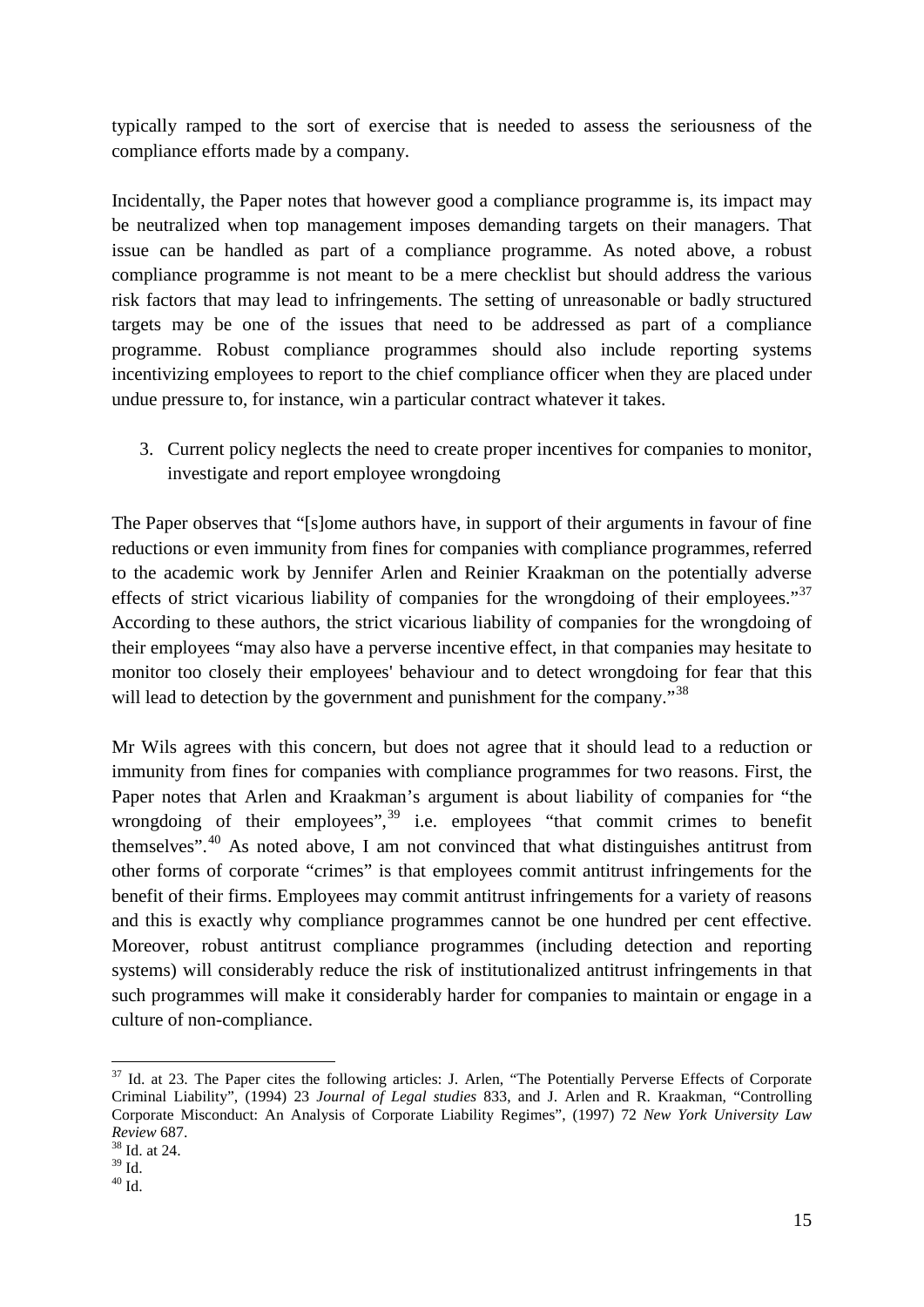Second, the paper observes that the enforcement policies of both the European Commission and the US DoJ contain leniency programmes "under which companies that are the first to detect cartel activity engaged in by their employees and report it to the authority can obtain immunity from fines, and other companies involved in the same cartel can obtain fine reductions if they are the first to provide additional information that has significant additional value for the authority."<sup>[41](#page-14-0)</sup> The Paper further observes that leniency programmes "are a much better way to incentivize companies to detect and report cartel behaviour engaged in by their employees than granting fine reductions or immunity to all companies that have a compliance programme."<sup>[42](#page-15-0)</sup>

This argument triggers several observations. First, it is not necessarily the first company that "detects" an antitrust infringement that will benefit from leniency. It is the first to report it no matter when that company learned that it engaged in an infringement. While it cannot be denied that leniency plays a central role in bringing cartels to an end, it essentially rewards companies that are good at assessing when a cartel is starting to decay and thus when it becomes urgent to denounce it to the relevant antitrust authority. Second, it is not because antitrust authorities reward companies that are granted leniency that it should not reward companies that have implemented a robust antitrust programme. Let us, for instance, imagine a scenario where companies X and Y are involved in a cartel together with several other companies. Both companies have already been condemned for earlier cartels. Company X put into a place a robust compliance programme and no further infringements are committed during a period of ten years. Company Y does not put into place a robust compliance programme as it would be useless since the cartels are managed from the top of the company. Hence, the management of the company has a much better view of the cartels in which the company is involved and thus can react promptly when there are signs that one of these cartels has become unstable. Hence, it is the first to run to the authority and obtain leniency. In that case, pursuant to Mr. Wils' approach, Company Y would be granted full immunity whereas Company X would not obtain even the slightest reduction in fines. Finally, compliance programmes may contribute to the effectiveness of leniency programmes if they allow early detections of infringements.

4. Current antitrust enforcement policy is not in line with enforcement policies in other areas of the law.

The Paper notes that "[i]t is sometimes argued that the absence of immunity from fines or reductions in the amount of the fine for companies that had an antitrust compliance programme at the time of the infringement is not in line with enforcement policies in other areas of the law where such immunity from fines or such fine reductions are granted or are said to be granted in some jurisdictions."<sup>[43](#page-15-1)</sup>

<span id="page-15-1"></span>

<span id="page-15-2"></span><span id="page-15-0"></span> $^{41}_{42}$  Id.<br> $^{42}_{43}$  Id. at 25.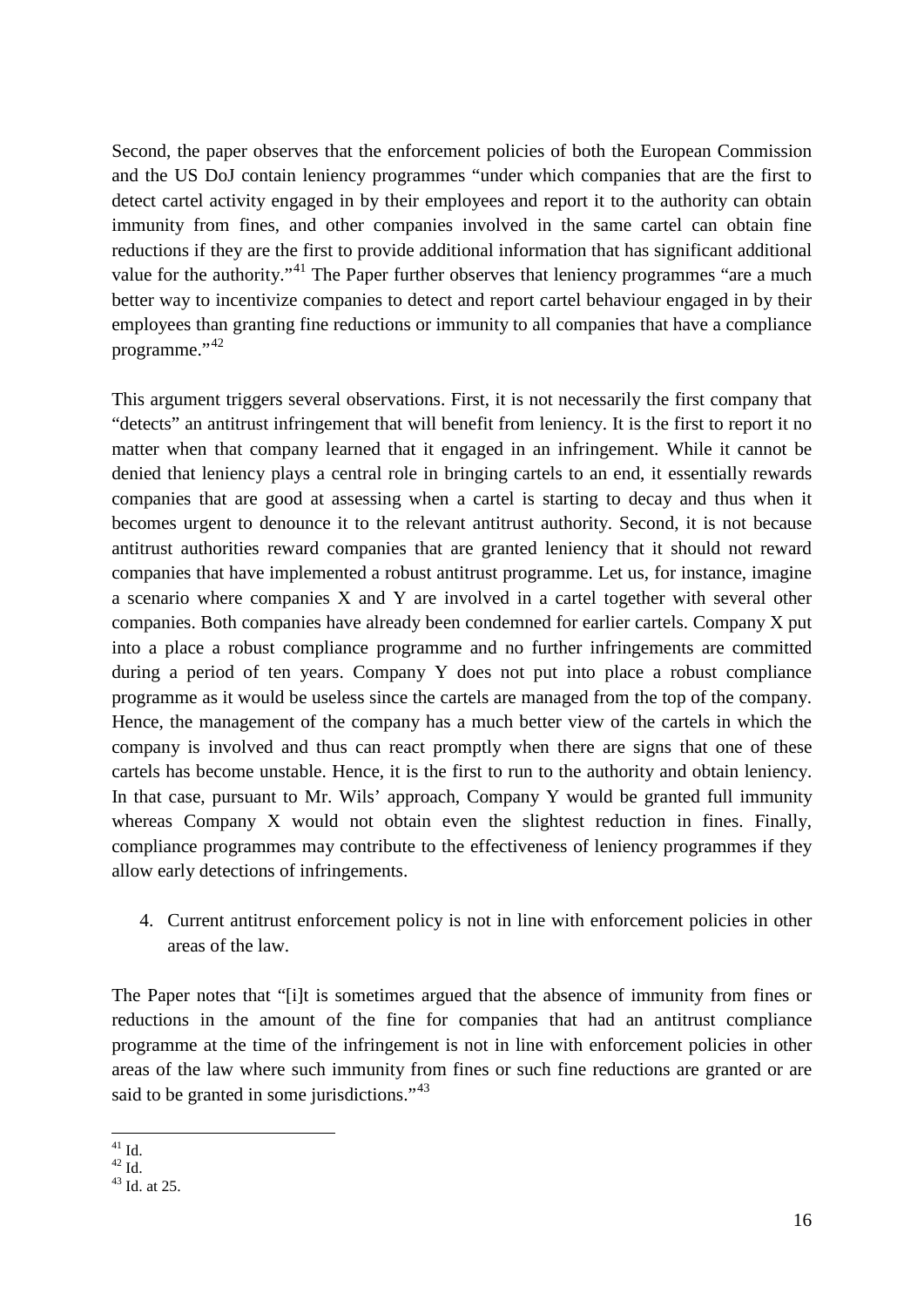The Paper is, however, not convincing by this argument for two reasons. First, it is asserted that the characteristics of antitrust infringements tend to differentiate them from other corporate "crimes" in that "they are financially beneficial to the company, that employees engaging in them are primarily motivated by what they perceive to be their company's interest and/or by the incentives the company has set for them, and that in particular performance targets and incentives play a crucial role."[44](#page-15-2) Moreover cartels are "conspiracies between several wrongdoers (several companies or employees in several companies)."[45](#page-16-0) This, according to the Paper, explains the use by competition authorities of leniency programmes. We have already seen that the differences that would exist between antitrust infringement and other forms of corporate delinquency are not as clear cut as alleged. For instance, bribery typically benefits the firms whose employees engage in corruption. The same is true of government contract fraud. Moreover, other forms of corporate delinquency involved several actors. Obviously, this is the case of bribery as one cannot bribed oneself.

Second, the Paper argues that "to the extent that in some jurisdictions immunity from fines or reduced fines for companies with compliance programmes are granted for types of wrongdoing that are comparable to antitrust infringements, the above analysis indicates that such policies are misguided. These policies may not have been sufficiently thought through, and/or may result from lobbying by the beneficiaries of such policies."<sup>[46](#page-16-1)</sup> This statement is a bit presumptuous as there is no reason to believe that the policies designed to enforce penalties against corporate delinquency are less well conceived that those elaborated by competition authorities. These other policies may have been more sensitive to the reasonable arguments made by many scholars that robust compliance programmes should be rewarded as they contribute to ensure greater compliance with the law. The only way to determine whether these policies are misconceived would be to compare the rationale that led them to reward compliance programmes with the arguments included in the Paper, but that has not been done.

5. Should companies that did not have a compliance programme at the time of the infringement be fined more heavily?

<span id="page-16-2"></span>Mr Wils is not convinced by this approach, which would *de facto* make compliance obligatory, and he is right. Besides the fact it may be hard to find a justification for imposing such an obligation, making compliance programmes mandatory may have some downsides. First, because it is mandated, companies may deliberately seek to do only the minimum their lawyers tell them they have to do to "tick the compliance box". Second, this would further add to fines, which in the EU competition law regimes, are already extremely heavy.

<span id="page-16-0"></span> $^{44}_{45}$  Id. at 26.<br> $^{45}_{46}$  Id.<br> $^{46}_{46}$  Id.

<span id="page-16-1"></span>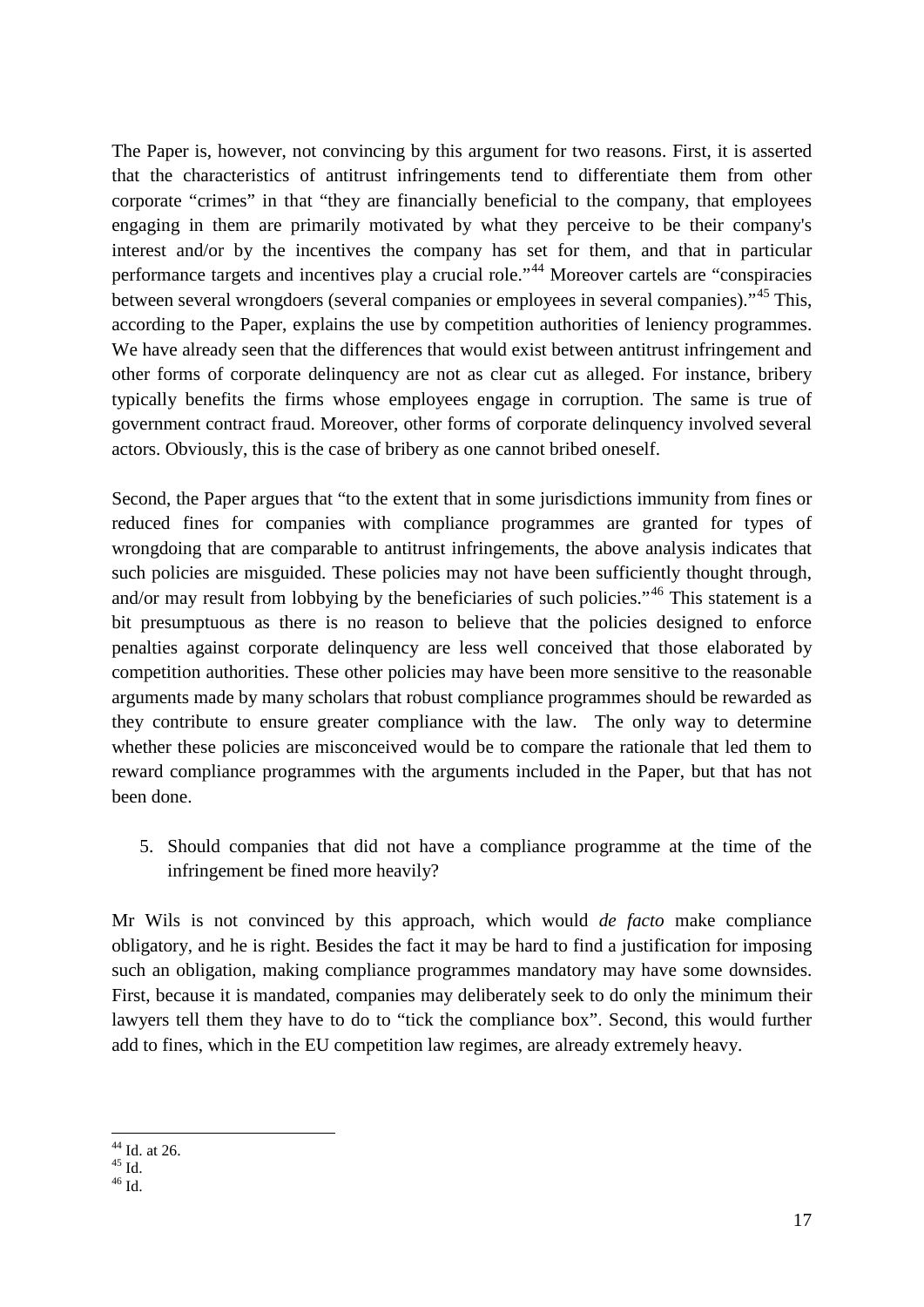6. Should companies that set up compliance programmes after the detection of an infringement be granted a reduction in the amount of the fine?

While Mr Wils is not convinced that fine reductions should be granted to companies that set up a compliance programme after detection of an infringement, he argues in the Paper that "[c]ompared to granting fine reductions to companies that had an antitrust compliance programme when they committed the infringement, granting fine reductions to companies that commit to adopt or upgrade a compliance programme so as to reduce the risk of recidivism is indeed a better idea."<sup>[47](#page-16-2)</sup> The reason is that this latter approach would send "the normative message that companies are responsible for avoiding antitrust infringements, and, when found to have committed an infringement, should take measures to avoid repeat infringements."[48](#page-17-0)

This approach fails to convince for several reasons. First, if we believe that: (i) compliance with antitrust rules is important and that (ii) robust compliance programmes contribute to ensure greater compliance to such rules, then it seems entirely counter-intuitive to reward companies that commit to set up a compliance programme only *after* an infringement has been committed. The earlier the compliance programme is adopted, the better. Second, this approach is not only likely to reward Company D as described by the Paper in its tale of four companies – as it will be too happy to commit to a compliance programme in return for a fine reduction once an infringement has occurred, but it *may* also discourage companies B and C to set up such programmes as they may be concerned this will adversely affect their position if they end up being caught for an antitrust infringement. Some companies will of course decide to adopt a compliance programme before an infringement has been committed as reducing the risk that an infringement is the best way not to be liable to any fine, but this would nevertheless send the wrong signal to the company.

In this respect, the approach taken by the French competition authority in the context of its specific settlement procedure (*procédure de non-contestation des griefs*), whereby it is willing to grant 10 % additional fine reductions to companies that commit to set up a compliance programme or to upgrade their compliance programme according to the authority's best practices is not optimal.<sup>[49](#page-17-1)</sup> In terms of setting the right incentives, it would be

<span id="page-17-2"></span><span id="page-17-1"></span><span id="page-17-0"></span>

<sup>&</sup>lt;sup>47</sup> Id. at 27<br><sup>48</sup> Id.<br><sup>49</sup> See paragraph 31 of the Framework-Document of 10 February 2012 on Antitrust Compliance Programmes, available at [http://www.autoritedelaconcurrence.fr/doc/framework\\_document\\_compliance\\_10february2012.pdf](http://www.autoritedelaconcurrence.fr/doc/framework_document_compliance_10february2012.pdf) ("If the Autorité accepts a commitment to set up a compliance programme that meets the best practices set forth in the present framework-document or to improve an existing programme to the extent necessary to that effect, the Autorité will reduce the financial penalty of the concerned company or organisation by up to 10%.") However, the Competition Authority can grant an additional 5 % for commitments that go further (e.g., limited participation to trade association meetings, limited participation to bidding consortia, etc.). Moreover, the Authority can add a 10 % reduction for the admission of the objections (a pre-requisite to obtain the compliance programme reduction) and further divides by two the maximum fine cap (5% and not 10 % of the total worldwide turnover). The Authority has also accepted to reward compliance programmes before the infringement occurred, but only outside the cartel arena (see paragraph 28 of the Framework Document where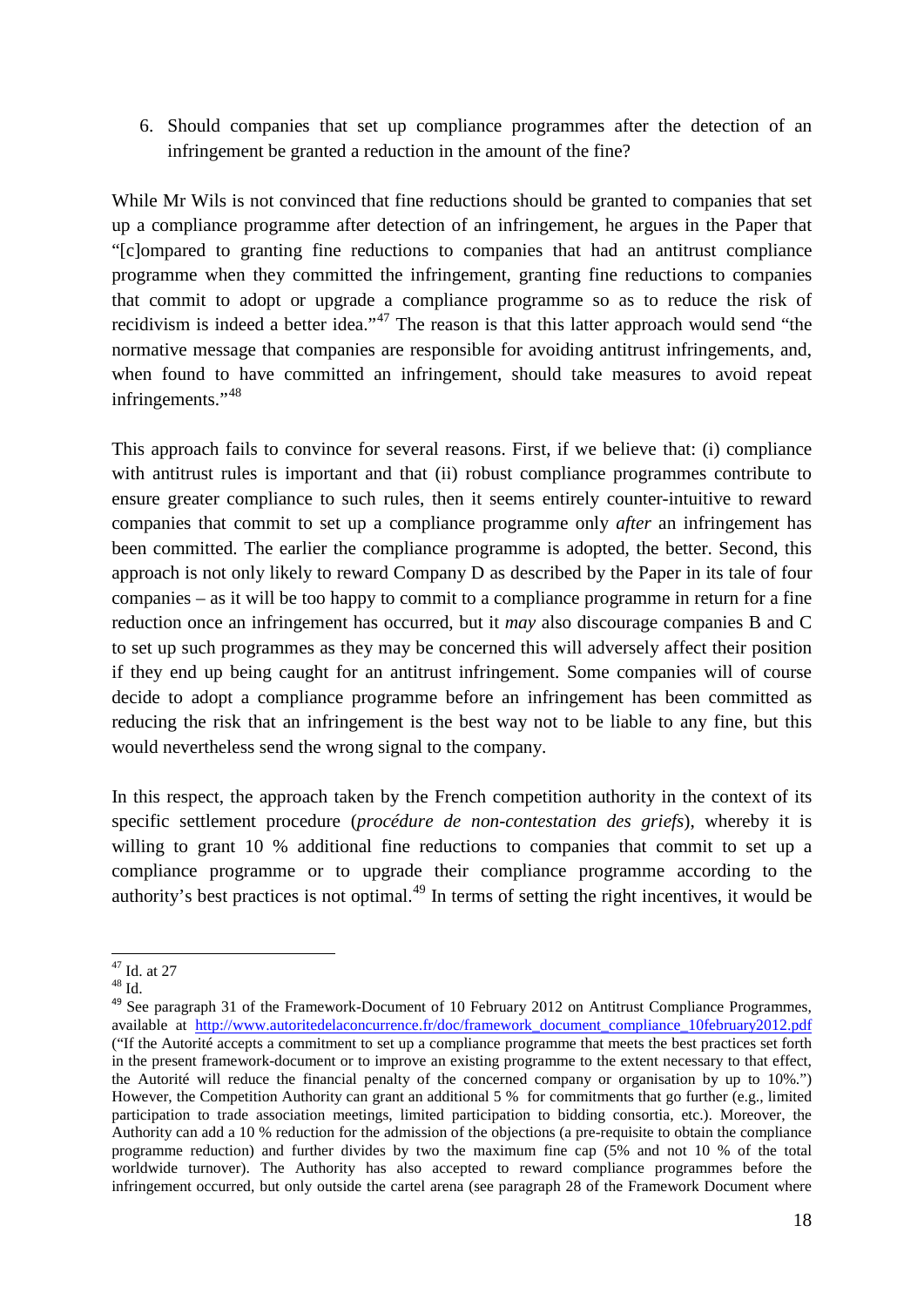much better if it gave a reward to companies that set up compliance programmes *before* the infringement occurred, which should also be higher than the 10% reduction granted to the companies that set up a compliance programme or upgrade an existing compliance programme after the infringement has been committed. More generally, it is not clear why an authority would want to limit its ability to give a greater reduction than 10%. For instance, some companies, which have invested particularly heavily in a robust compliance programme and that are victimized by one of their managers, may deserve a greater fine reduction than others that left some gaps in their programmes.

7. Should the adoption of a compliance programme be imposed as part of infringement decisions or settlements?

The Paper notes that "[s]ome authors have suggested that antitrust authorities could impose the adoption of a compliance programme as part of an infringement decision or a settlement."<sup>[50](#page-17-2)</sup> While not opposed to this suggestion, Mr Wils recalls, however, that one may object that compliance programmes can have two possible types of negative effects noted earlier in his paper: "employees may learn how to engage more effectively in antitrust infringements and to avoid detection, and companies may decide to conceal or destroy the evidence of infringements they detect through the compliance programme.<sup>"51</sup> The Paper nevertheless notes that (i) "it may be possible to reduce to some extent the risk of perverse learning effects by prohibiting the elements of compliance programmes that are most likely to have such perverse effects, in particular dawn raid training through mock raids<sup>"[52](#page-18-1)</sup>; and (ii) the risk that companies may conceal or destroy evidence of infringements detected through the compliance programme would appear to be neutralised by the leniency programmes put into place by competition authorities.

While I agree on the second point (although, as noted above, I am sceptical as to the concern raised by the Paper), I tend to partly disagree with the first point. It is indeed fair for compliance programmes to include some dawn raid training if only to ensure that employees are aware of their rights and advised on what to do and not to do in case a dawn raid occurs. Dawn raids are rather stressful events and it is important that companies prepare their employees for such events. Simple advice regarding what can be claimed as privileged, what to do in case of disagreement with the inspectors, etc. is certainly helpful not only for the company investigated, but also for the inspectors as this will avoid time to be wasted over issues that can be addressed in advance. By contrast, compliance programmes should certainly not advise employees to conceal or destroy information as it will often be illegal and not in the best interest of the company or the employees to do so.

# **V. Conclusion**

 $\overline{\phantom{a}}$ 

the French Competition Authority keeps the possibility to grant a fine reduction to companies with compliance programmes discovering the existence of an infringement and voluntarily putting an end to it).

 $\frac{50}{51}$  Wils, at 29.<br>  $\frac{51}{52}$  Id.<br>  $\frac{52}{52}$  Id.

<span id="page-18-1"></span><span id="page-18-0"></span>